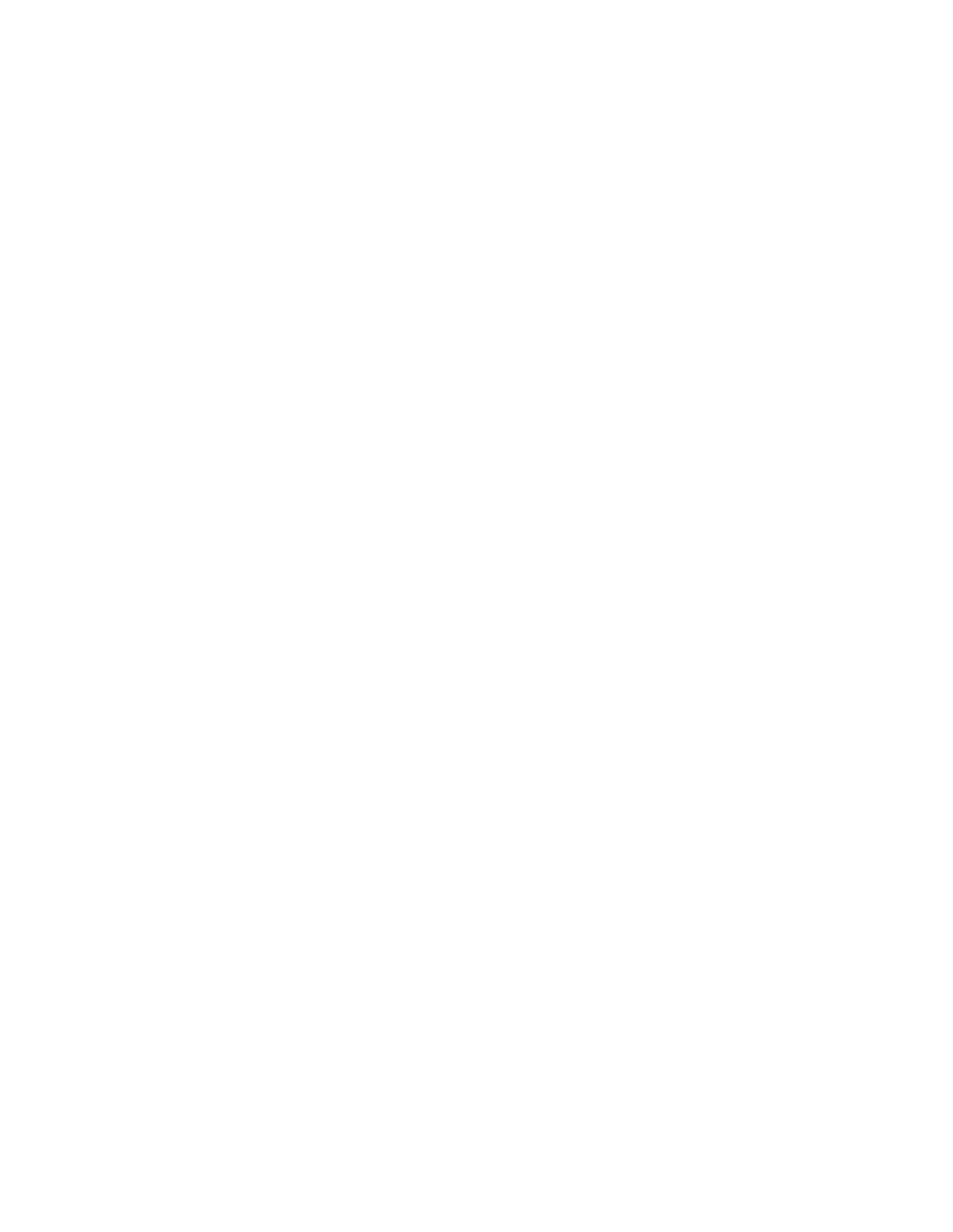#### ADDED ENTRIES:\*\*

COUNTY COURTS--NEBRASKA--CEDAR COUNTY COUNTY GOVERNMENT--RECORDS AND CORRESPONDENCE DISTRICT COURTS--NEBRASKA--CEDAR COUNTY ELECTIONS--NEBRASKA--CEDAR COUNTY JUSTICES OF THE PEACE--NEBRASKA--CEDAR COUNTY LAND TITLES--NEBRASKA--CEDAR COUNTY MOTOR VEHICLES--VALUATION--NEBRASKA--CEDAR COUNTY NATURALIZATIONS--NEBRASKA--CEDAR COUNTY PROBATE RECORDS--NEBRASKA--CEDAR COUNTY SCHOOL LAND--NEBRASKA--CEDAR COUNTY SOLDIERS AND SAILORS--NEBRASKA--CEDAR COUNTY TAXATION--NEBRASKA--CEDAR COUNTY Chronological Index - 12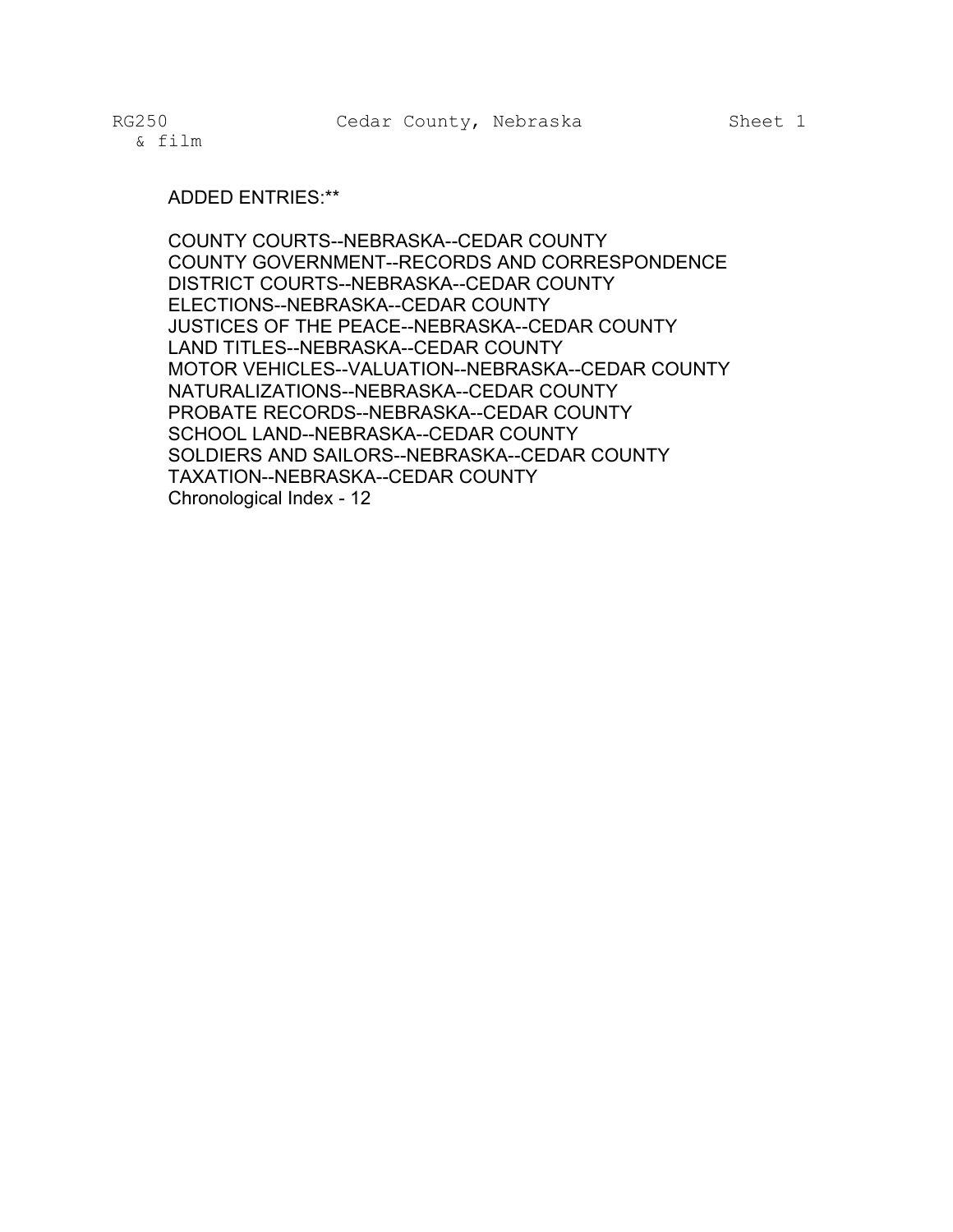Land Records, 1868-1967. Included in series one of this subgroup are real and personal tax lists showing assessed valuation, state and county tax, school district tax, sanitary tax, address, receipt number, date of payment, person paying, and delinquency. The School Land Record of Series Four list description of land, appraisal value per acre, sale price, purchase price, amount of note, amount of installments, total amount paid, etc.

Of special significance is Subgroup Three, Commissioners Proceedings, which are also on microfilm and are complete from 1861-1959. This record provides an excellent means of following the official decisions affecting the development of the county.

Subgroup Four, County Clerk, contains the marriage records of Cedar County, 1872-1995, on microfilm produced by the Genealogical Society of Utah in cooperation with the Nebraska State Historical society and the county clerk. Unfortunately, Vol. #1 of marraiges, 1872-1887, is for the most part illegible on microfilm. Patrons are requested to contact the county clerk for the original record until this volume can be refilmed. The Election Records of Series Two, includes abstracts of votes cast for both primary elections (1907-1964) and general elections (1907-1972) on microfilm. There are also unfilmed abstracts of votes cast for the general elections of 1894-1899. Votes are recorded at the precinct level.

Subgroup Five, Register of Deeds, consists of a single numerical index of ranges 2 & 3 east and which contains no dates.

Subgroup Six, County Court, is divided into Four series: 1) Probate Records, 1891-1902) 2) Judge's Dockets, 1879-1880; 3) Civil Dockets, 1883-1905; and 4) Justice Dockets, 1890-1899;

Subgroup Seven, District Court is divided into seven series: 1) Naturalization Records, 1868- 1949; 1) General Index and Court Calendars (no records); 2) Appearance Dockets, 1868-1941; 3) Complete Record, 1874-1941; 4) Daily Journals, 1872-1939; 5) Judgement & Execution Dockets, 1872-1968; 6) Case Files (no records); 7) Bills of Exception, 1928-1977; 8) State Tax Suit (no records); and 9) Miscellaneous Dockets, 1895-1938.

Series One Naturalization Records, was microfilmed by our agency in July, 1991. A card index to naturalizations is available on 16mm microfilm in the West Reference Room filed with other county naturalization records. One note in particular about the indexes to naturalizations in Cedar County. They have been found to have inaccuracies and some names are omitted from both the card index and the indexes at the beginning of volumes (see note at beginning of SG6, S1). For complete accuracy, patrons should do a page by page search for individuals believed to have been naturalized in Cedar County. Please read note at beginning of index roll for more information on the use of this index. Series Seven, Miscellaneous Dockets, contains a single volume, Incumbrance Docket, 1895-1938, which registers liens on real estate property.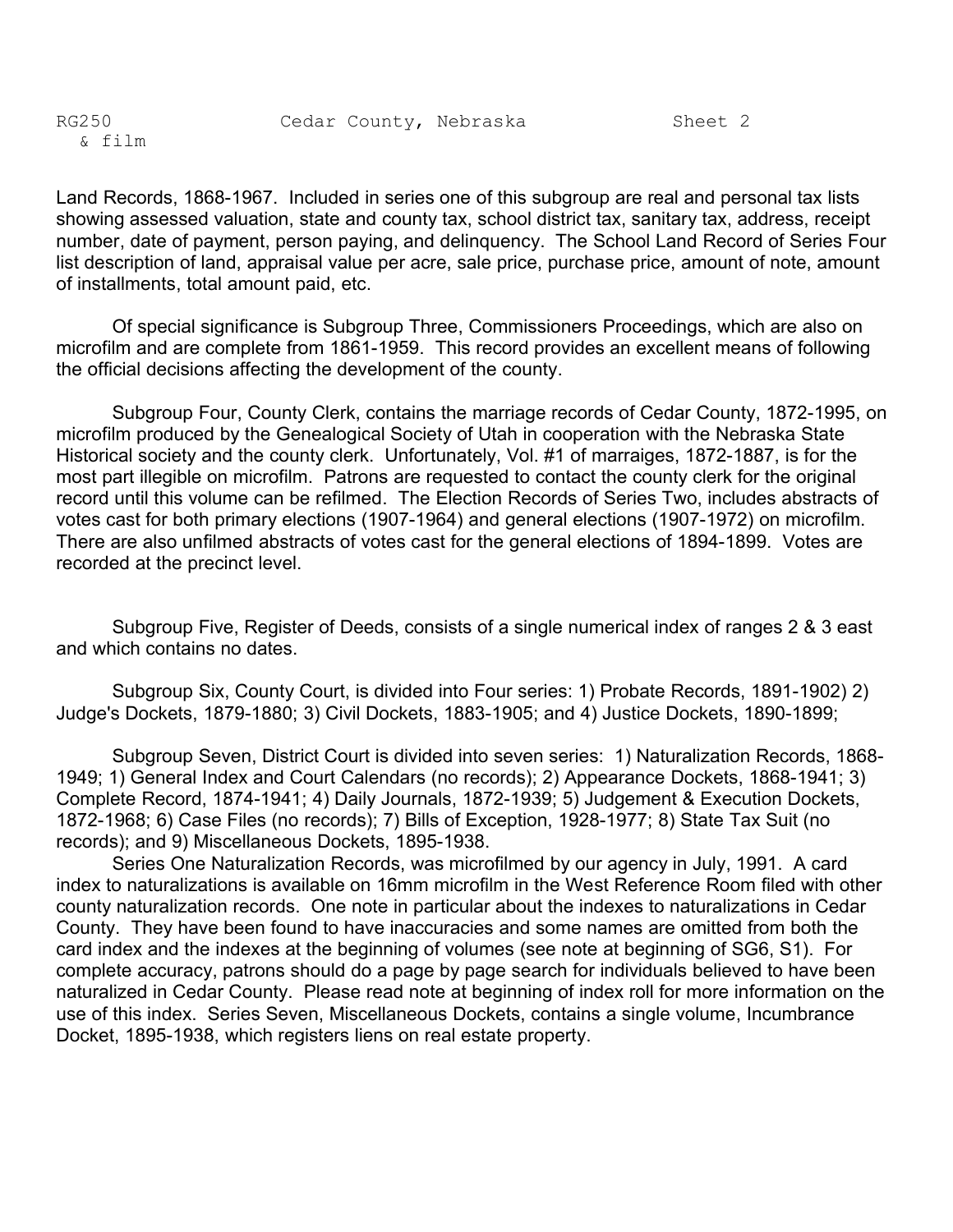& film

### **DESCRIPTION**

film

SUBGROUP ONE TREASURER'S RECORDS, 1864-1952

SERIES ONE TAX LISTS, 1864-1908

| <b>Vols. 1-2</b>   | 1864-1868 |
|--------------------|-----------|
| <b>Vols. 3-4</b>   | 1869-1871 |
| <b>Vols. 5-6</b>   | 1872      |
| <b>Vols. 7-8</b>   | 1873      |
| Vols. 9-10         | 1874-1875 |
| Vols. 11-12        | 1876      |
| Vols. 13-14        | 1877      |
| Vols. 15-16        | 1878      |
| Vols. 17-18        | 1879      |
| Vols. 19-20        | 1880      |
| <b>Vols. 21-22</b> | 1881      |
| Vols. 23-24        | 1882      |
| Vols. 25-26        | 1883      |
| Vols. 27-28        | 1884      |
| Vols. 29-30        | 1885      |
| Vols. 31-32        | 1886      |
| Vols. 33-34        | 1887      |
| Vols. 35-36        | 1888      |
| Vols. 37-38        | 1889      |
| Vols. 39-40        | 1890      |
| Vols. 41-42        | 1891      |
| Vols. 43-44        | 1892      |
| Vols. 45-46        | 1893      |
| Vols. 47-48        | 1894      |
| Vols. 49-50        | 1895      |
| Vols. 51-52        | 1896      |
| Vols. 53-54        | 1897      |
| Vols. 55-56        | 1898      |
| Vols. 57-58        | 1899      |
| Vols. 59-60        | 1900      |
| Vols. 61-62        | 1901      |
| Vols. 63-64        | 1902      |
| Vols. 65-66        | 1903      |
| Vols. 67-68        | 1904      |
| Vols. 69-70        | 1905      |
| Vols. 71-72        | 1906      |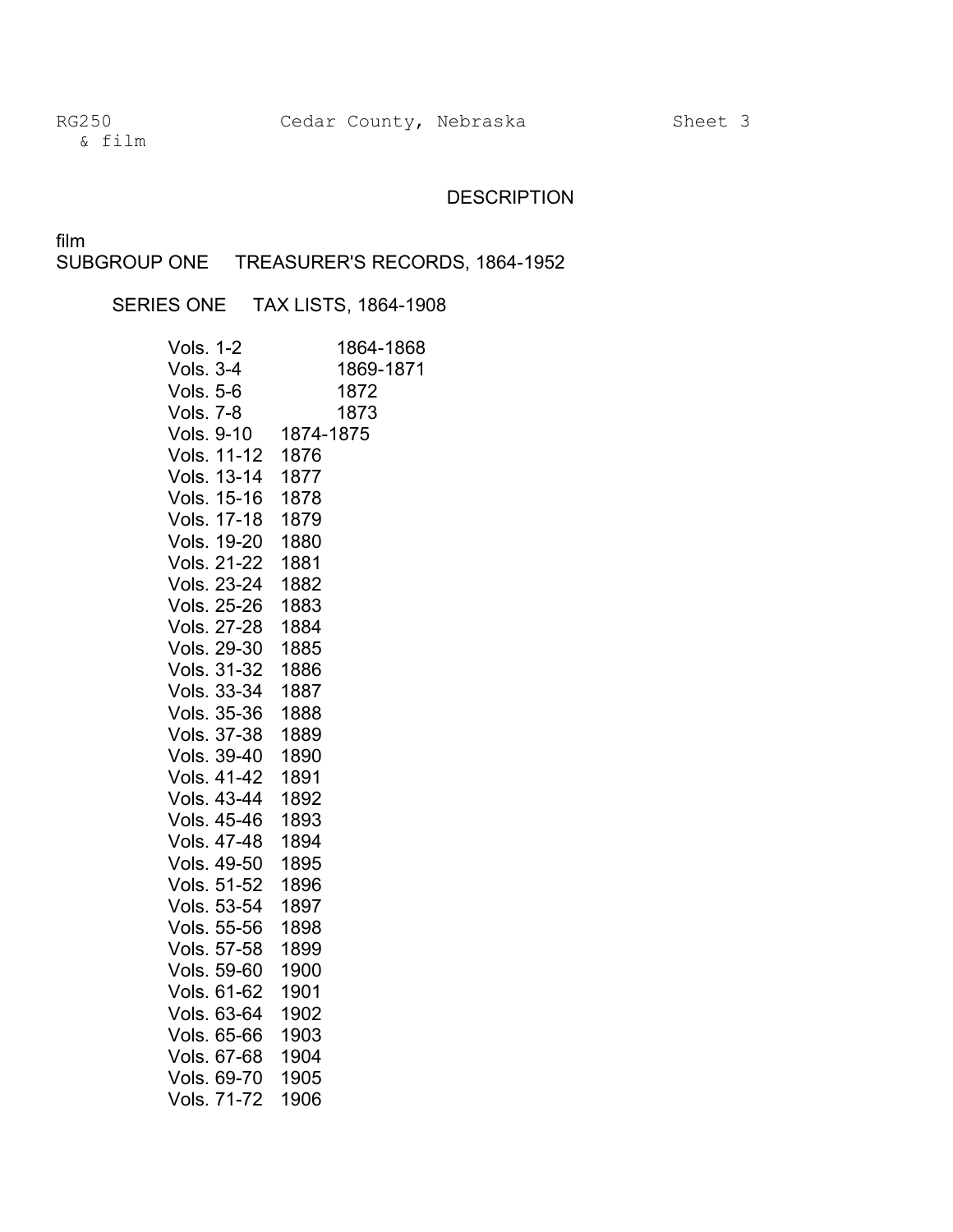| Vols. 73-74 1907 | Vols. 75-76 1908 |  |
|------------------|------------------|--|
|                  |                  |  |

film

#### SERIES TWO DELINQUENT TAX LISTS, 1870-1900 NOTE: Microfilmed as part of series one.

Vol. 77 Delinquent Tax List, 1870-1878 (Real) i.e., includes legal description of properties concerned, names of property owners, amount due, etc. Vol. 78 Delinquent Tax List (RE) 1871-1881 Vol. 79 Delinquent Tax List (RE & Pers.), 1872-1887 Vol. 80 Delinquent Tax List (RE & Pers.), 1872-1891 Vol. 81 Delinquent Tax List (RE & Pers.), 1892-1896 Vol. 82 Delinquent Tax List (RE & Pers.), 1897-1900

#### film

SERIES THREE MOTOR VEHICLE TAX LISTS, 1944-1952 NOTE: Microfilmed as part of Series One.

NOTE: Motor Vehicle Tax Lists show name of owner, address, description of auto valuation, total tax, receipt number, date paid, and

delinquency if any.

| <b>Vol. 83</b> | <b>Motor Vehicle Tax List</b> | 1944 |
|----------------|-------------------------------|------|
| <b>Vol. 84</b> | <b>Motor Vehicle Tax List</b> | 1945 |
| Vol. 85        | <b>Motor Vehicle Tax List</b> | 1946 |
| Vol. 86        | <b>Motor Vehicle Tax List</b> | 1947 |
| Vol. 87        | <b>Motor Vehicle Tax List</b> | 1948 |
| <b>Vol. 88</b> | <b>Motor Vehicle Tax List</b> | 1949 |
| <b>Vol. 89</b> | <b>Motor Vehicle Tax List</b> | 1950 |
| <b>Vol. 90</b> | <b>Motor Vehicle Tax List</b> | 1951 |
| Vol. 91        | <b>Motor Vehicle Tax List</b> | 1952 |

film

SERIES FOUR SCHOOL LAND RECORDS, 1868-1967

NOTE: Microfilmed as Series Two. This Series begins on Roll #30-Tax Lists, Frame #312

| Vol. 1   | School Land Ledger                      | 1926-1967 |
|----------|-----------------------------------------|-----------|
|          | (records lease no., date due and        |           |
|          | date paid, amount due and amount paid)  |           |
| Vol. $2$ | Abstract of School Land Sales 1868-1883 |           |
|          | (lists description of land, appraisal   |           |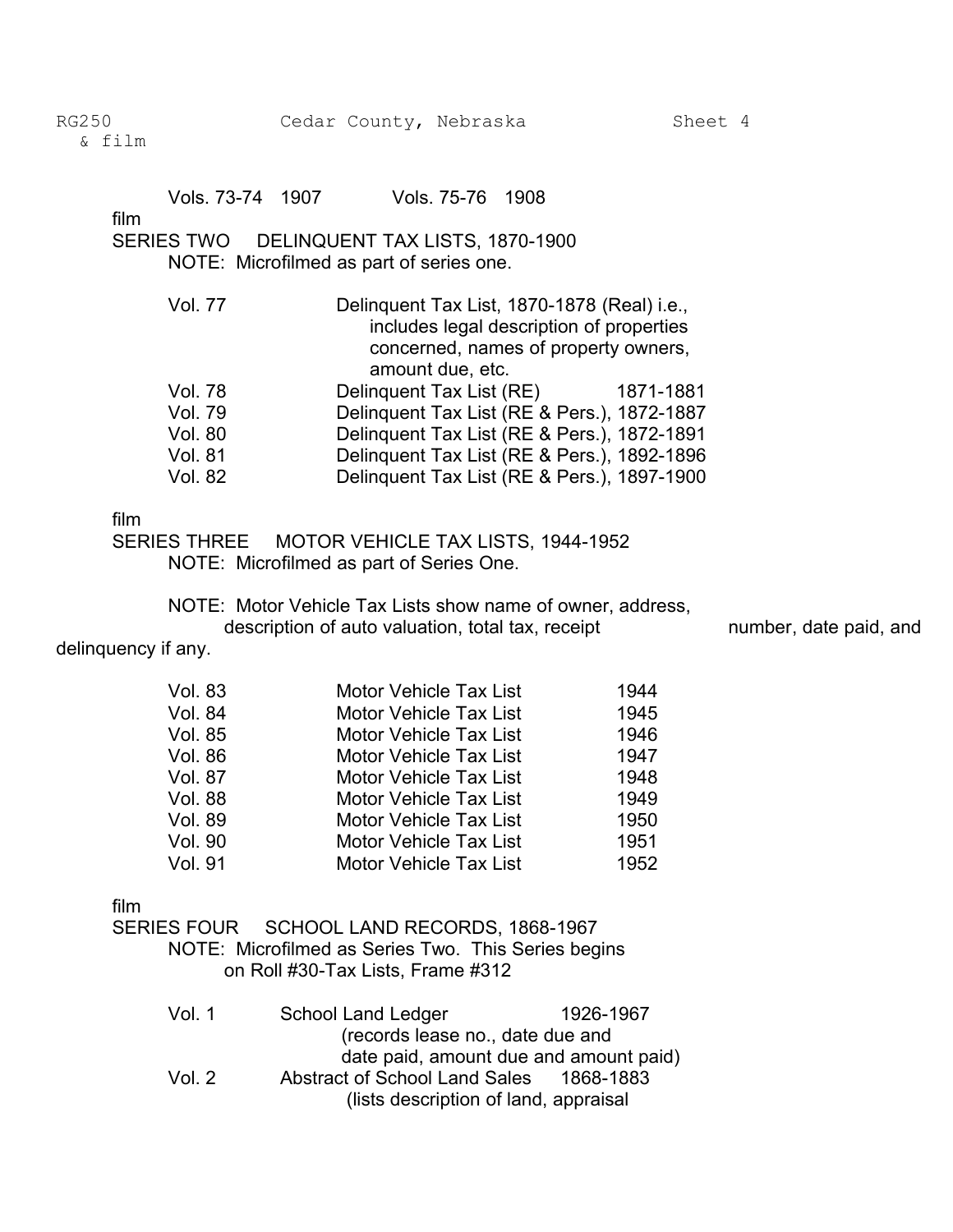value per acre, sale price, purchase price, amount of note, amount of installments, total amount pd, etc.) (Originals shelved with collection)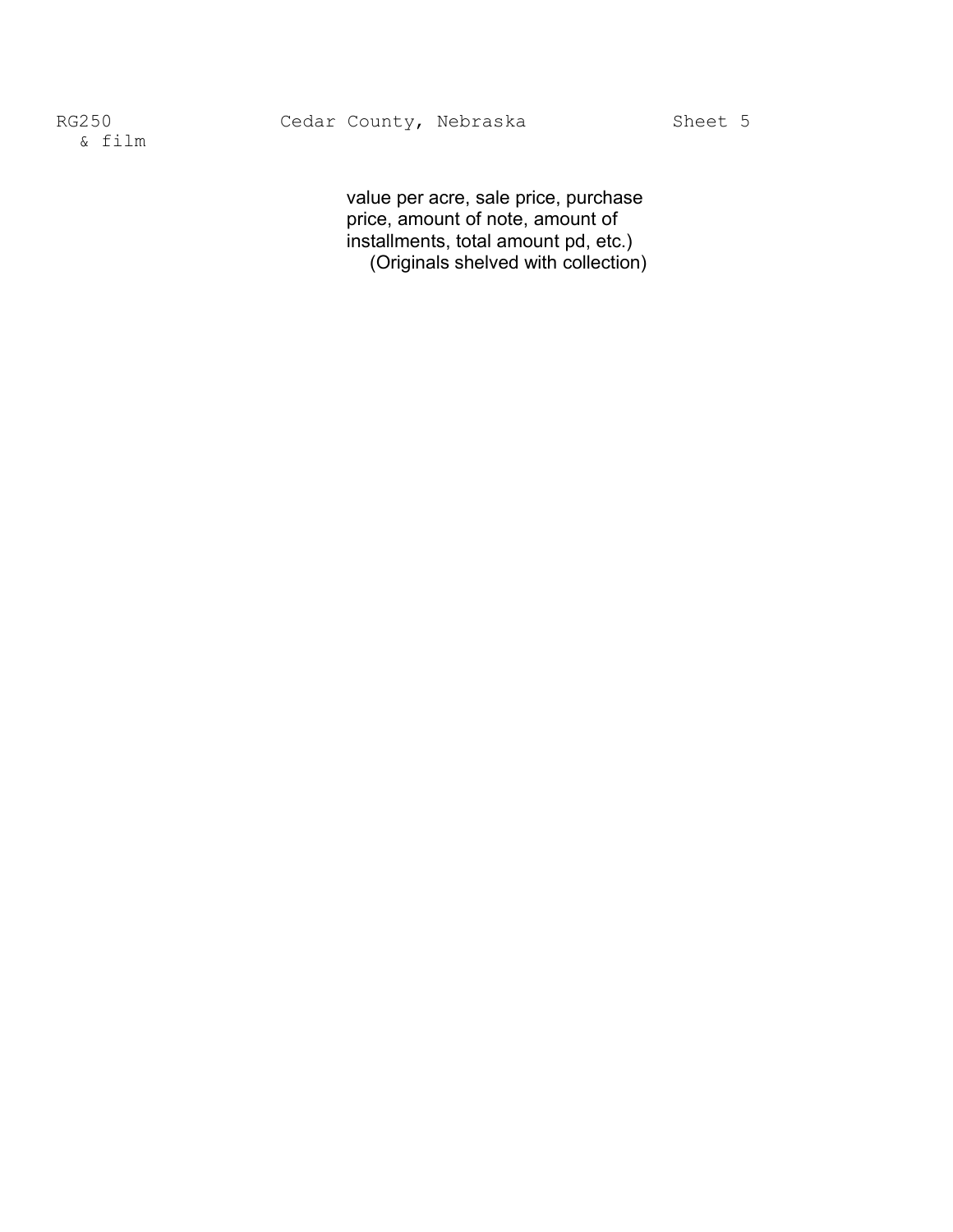| <b>RG250</b><br>& film                      | Cedar County, Nebraska                                                                                                                                                                                                                          | Sheet 6 |
|---------------------------------------------|-------------------------------------------------------------------------------------------------------------------------------------------------------------------------------------------------------------------------------------------------|---------|
|                                             | SUBGROUP ONE TREASURER - MICROFILM RECORD<br>MP3832                                                                                                                                                                                             |         |
|                                             | NOTE: The Original Series Numbers appearing on the microfilm<br>for the treasurer's records of Cedar County have been<br>changed to conform to standard inventory policies.                                                                     |         |
| film                                        | SERIES ONE TAX LISTS - MICROFILM RECORD                                                                                                                                                                                                         | MP3832  |
| Roll #1<br>791 shots<br>1582 pp.<br>#21,152 | Series One, Tax Lists, Personal & Real<br><b>Volume 1 - 1864</b><br>thru<br>Series One, Tax Lists, Personal & Real<br>Volume 7, p.142 - 1873                                                                                                    |         |
| Roll #2<br>613 shots<br>1226 pp.<br>#21,153 | Series One, Tax Lists, Personal & Real<br>Volume 7, p.143 - 1873<br>thru<br>Series One, Tax Lists, Personal & Real<br>Volume 10, p.178 - 1875                                                                                                   |         |
| Roll #3<br>680 shots<br>1360 pp.<br>#21,154 | Series One, Tax Lists, Personal & Real<br>Volume 10, p.179 - 1875<br>thru<br>Series One, Tax Lists, Personal & Real<br>Volume 14, p.77 - 1877                                                                                                   |         |
| Roll #4<br>717 shots<br>1434 pp.<br>#21,155 | Series One, Tax Lists, Personal & Real<br>Volume 14, p.78 - 1877<br>thru<br>Series One, Tax Lists, Personal & Real<br>Volume 17, p.117 - 1879                                                                                                   |         |
| Roll #5<br>685 shots<br>1370 pp.<br>#21,156 | Series One, Tax Lists, Personal & Real<br>Volume 17, p.118 - 1879<br>thru<br>Series One, Tax Lists, Personal & Real<br>Volume 20, p.49 - 1880<br>NOTE: Volume 20, p.24 missed in original<br>filming was retaken and spliced at End of<br>Reel. |         |
| Roll #6                                     | Series One, Tax Lists, Personal & Real                                                                                                                                                                                                          |         |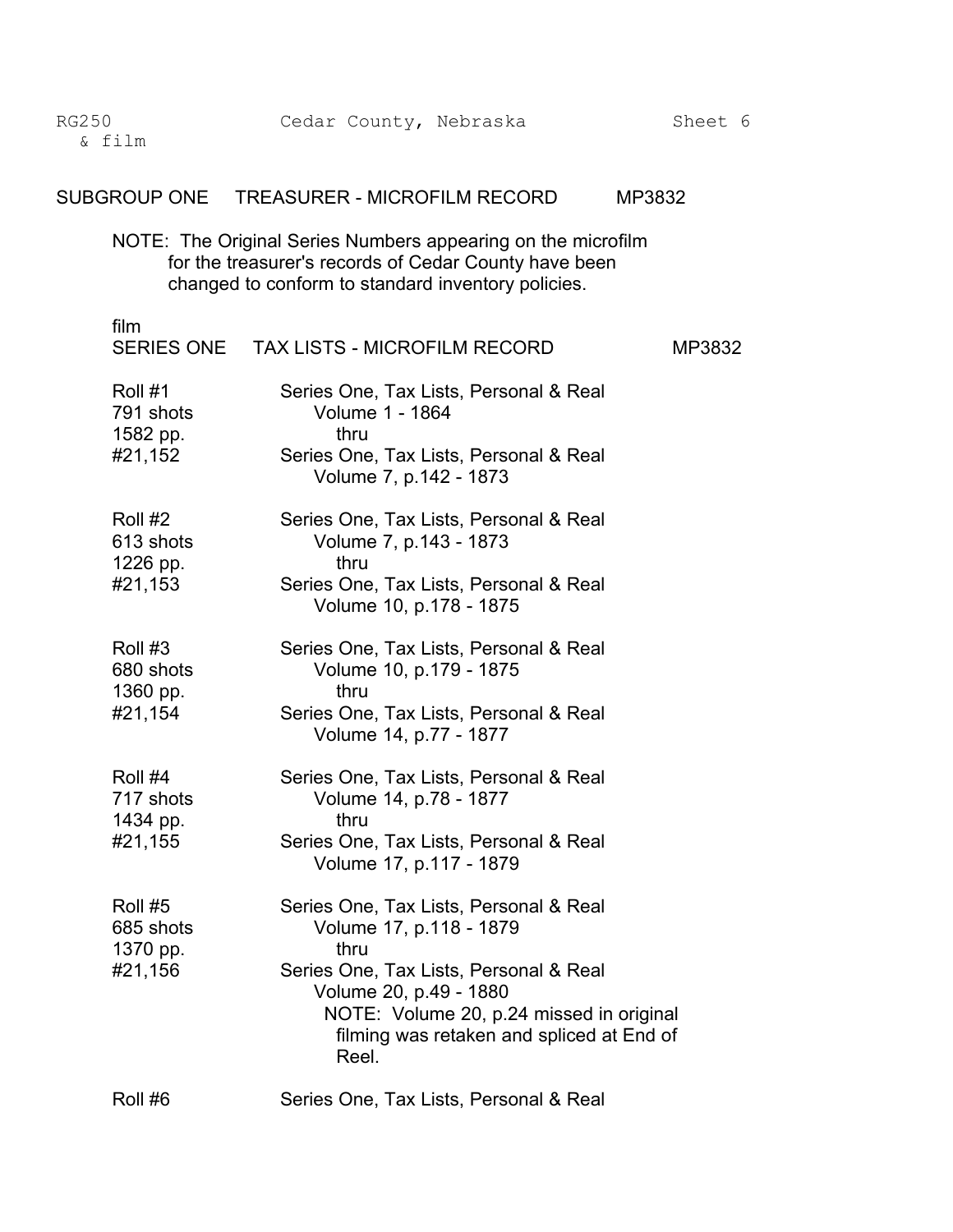Cedar County, Nebraska Sheet 7

RG250 & film

> 651 shots Volume 20, p.50 - 1880 1302 pp. thru<br>#21,157 Series One Series One, Tax Lists, Personal & Real Volume 23, p.134 - 1882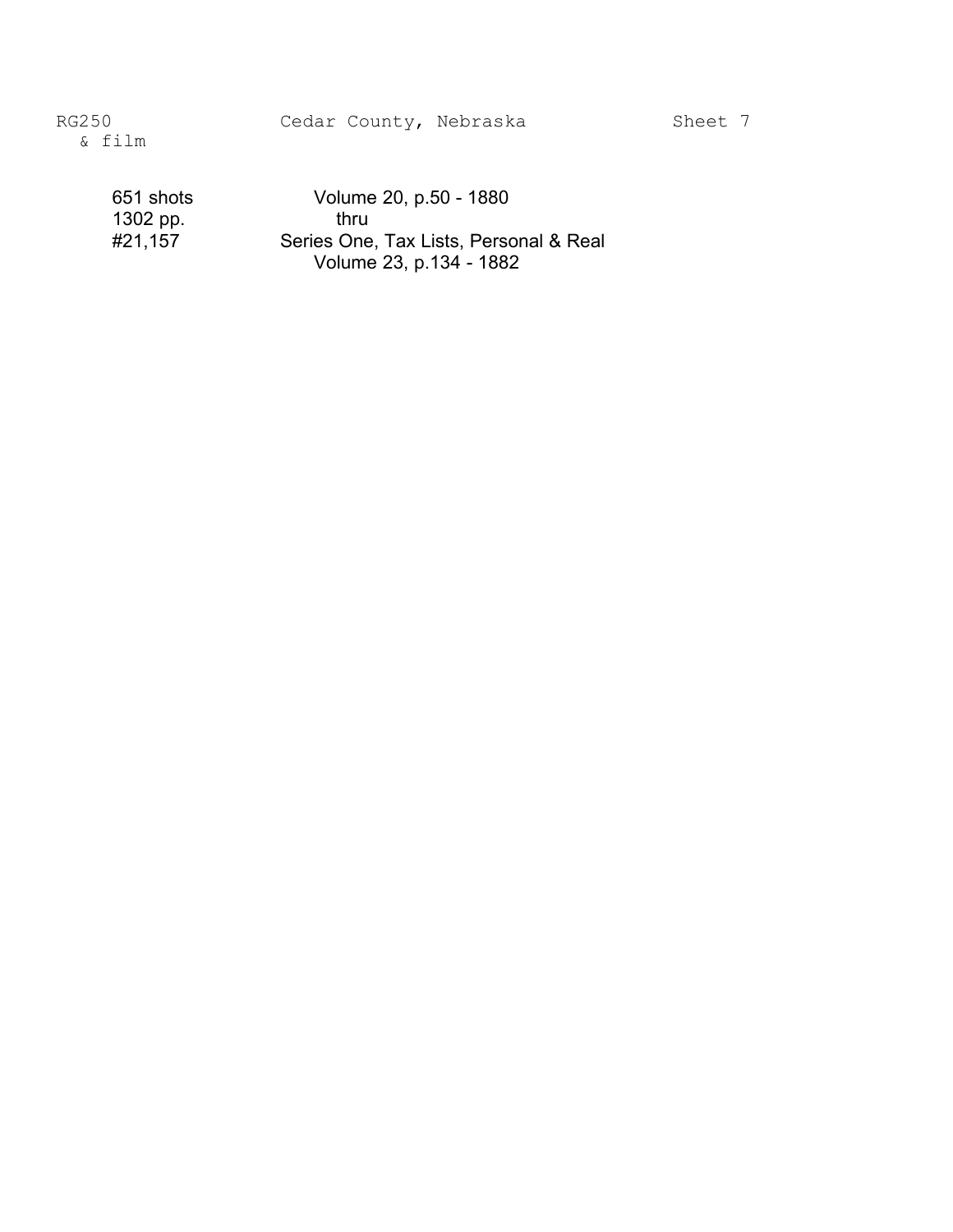| <b>SUBGROUP ONE</b>                                 | <b>TREASURER</b> (cont)                                                                                                                                                                                                                                  |        |
|-----------------------------------------------------|----------------------------------------------------------------------------------------------------------------------------------------------------------------------------------------------------------------------------------------------------------|--------|
| film<br><b>SERIES ONE</b>                           | <b>TAX LISTS - MICROFILM RECORD</b>                                                                                                                                                                                                                      | MP3832 |
| Roll #7<br>646 shots<br>1292 pp.<br>#21,159         | Series One, Tax Lists, Personal & Real<br>Volume 23, p.135 - 1882<br>thru<br>Series One, Tax Lists, Personal & Real<br>Volume 27, p.113 - 1884                                                                                                           |        |
| Roll #8<br>689 shots<br>1378 pp.<br>#21,160         | Series One, Tax Lists, Personal & Real<br>Volume 27, p.114 - 1884<br>thru<br>Series One, Tax Lists, Personal & Real<br>Volume 31, p.8 - 1886<br>NOTE: Volume 31, 1886, pp. 1 & 2 -<br>Frames 675-676, Camera problems.<br>Retake spliced at End of Reel. |        |
| Roll #9<br>686 shots<br>1372 pp.<br>#21,161         | Series One, Tax Lists, Personal & Real<br>Volume 31, p.9 - 1886<br>thru<br>Series One, Tax Lists, Personal & Real<br>Volume 34, p.71 - 1887                                                                                                              |        |
| <b>Roll #10</b><br>690 shots<br>1382 pp.<br>#21,162 | Series One, Tax Lists, Personal & Real<br>Volume 34, p.72 - 1887<br>thru<br>Series One, Tax Lists, Personal & Real<br>Volume 37, p.14 - 1889                                                                                                             |        |
| <b>Roll #11</b><br>691 shots<br>1382 pp.<br>#21,163 | Series One, Tax Lists, Personal & Real<br>Volume 37, p.105 - 1889<br>thru<br>Series One, Tax Lists, Personal & Real<br>Volume 40, p.141 - 1890<br>NOTE: Vol. 40, p.21 missing at time of filming                                                         |        |
| <b>Roll #12</b><br>691 shots<br>1382 pp.<br>#21,164 | Series One, Tax Lists, Personal & Real<br>Volume 40, p.142 - 1890<br>thru<br>Series One, Tax Lists, Personal & Real                                                                                                                                      |        |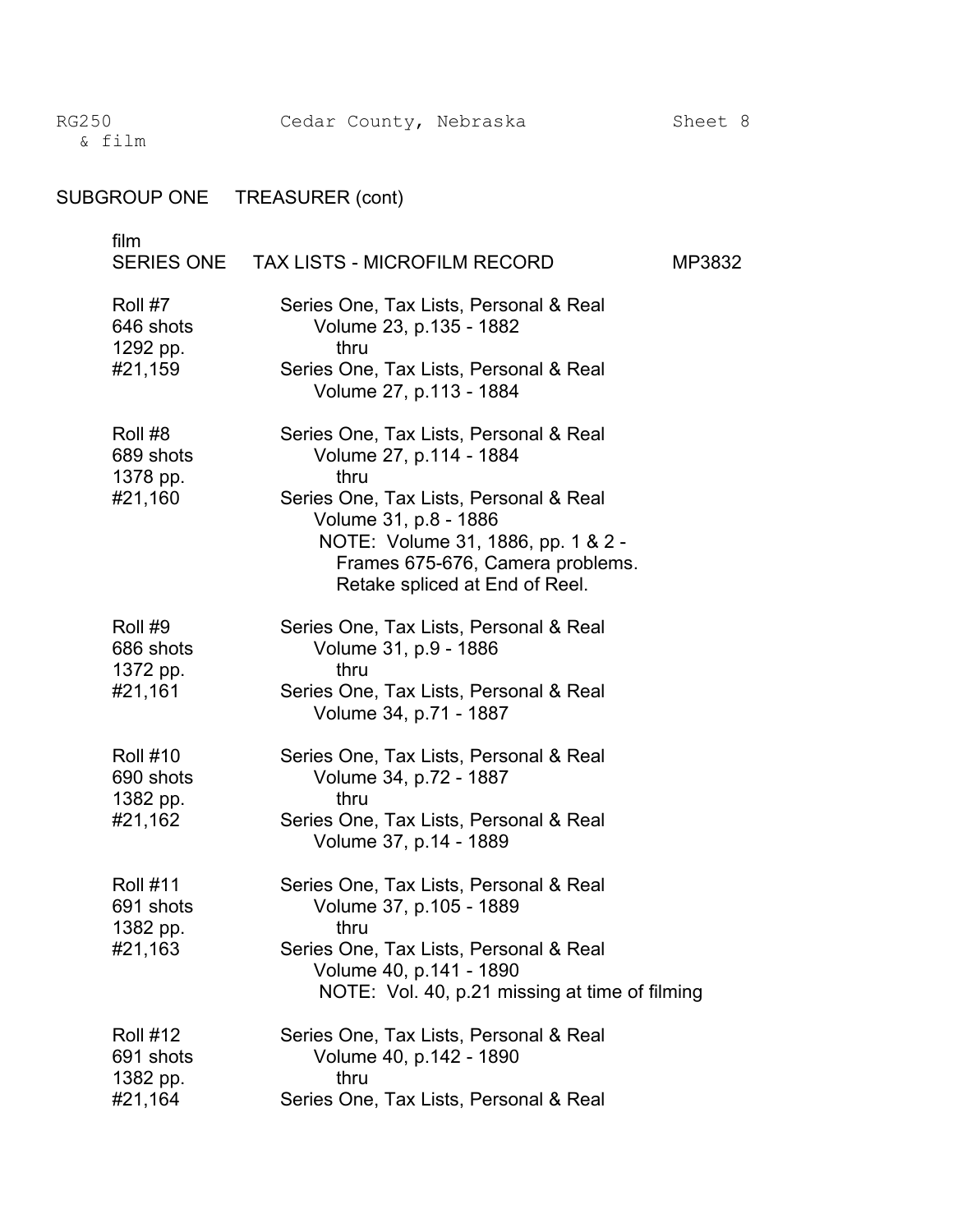RG250 Cedar County, Nebraska Sheet 9

& film �

Volume 43, p.104 - 1892 NOTE: Vol. 43, pp. 11 & 12 missing at time of filming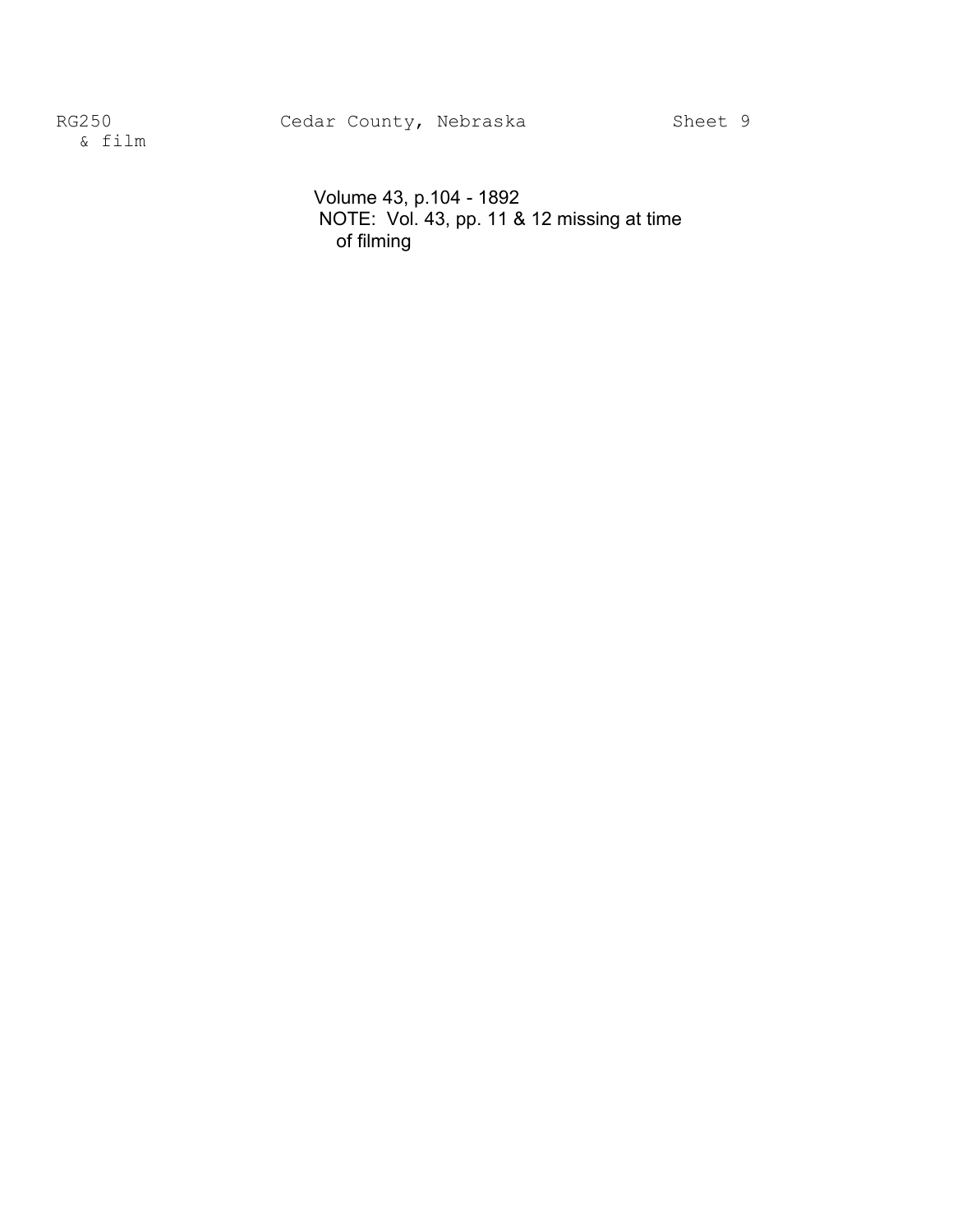| <b>SUBGROUP ONE</b>                                 | TREASURER (cont)                                                                                                                               |        |
|-----------------------------------------------------|------------------------------------------------------------------------------------------------------------------------------------------------|--------|
| film<br><b>SERIES ONE</b>                           | <b>TAX LISTS - MICROFILM RECORD</b>                                                                                                            | MP3832 |
| <b>Roll #13</b><br>677 shots<br>1354 pp.<br>#21,166 | Series One, Tax Lists, Personal & Real<br>Volume 43, p.105 - 1892<br>thru<br>Series One, Tax Lists, Personal & Real<br>Volume 45, p.274 - 1893 |        |
| <b>Roll #14</b><br>684 shots<br>1368 pp.<br>#21,167 | Series One, Tax Lists, Personal & Real<br>Volume 45, p.275 - 1893<br>thru<br>Series One, Tax Lists, Personal & Real<br>Volume 48, p.150 - 1894 |        |
| <b>Roll #15</b><br>681 shots<br>1362 pp.<br>#21,168 | Series One, Tax Lists, Personal & Real<br>Volume 48, p.151 - 1894<br>thru<br>Series One, Tax Lists, Personal & Real<br>Volume 50, p.266 - 1895 |        |
| <b>Roll #16</b><br>681 shots<br>1362 pp.<br>#21,169 | Series One, Tax Lists, Personal & Real<br>Volume 50, p.267 - 1895<br>thru<br>Series One, Tax Lists, Personal & Real<br>Volume 53, p.77 - 1897  |        |
| <b>Roll #17</b><br>680 shots<br>1360 pp.<br>#21,170 | Series One, Tax Lists, Personal & Real<br>Volume 53, p.78 - 1897<br>thru<br>Series One, Tax Lists, Personal & Real<br>Volume 55, p.175 - 1898  |        |
| <b>Roll #18</b><br>679 shots<br>1358 pp.<br>#21,171 | Series One, Tax Lists, Personal & Real<br>Volume 55, p.176 - 1898<br>thru<br>Series One, Tax Lists, Personal & Real<br>Volume 57, p.261 - 1899 |        |
| <b>Roll #19</b><br>681 shots                        | Series One, Tax Lists, Personal & Real<br>Volume 57, p.262 - 1899                                                                              |        |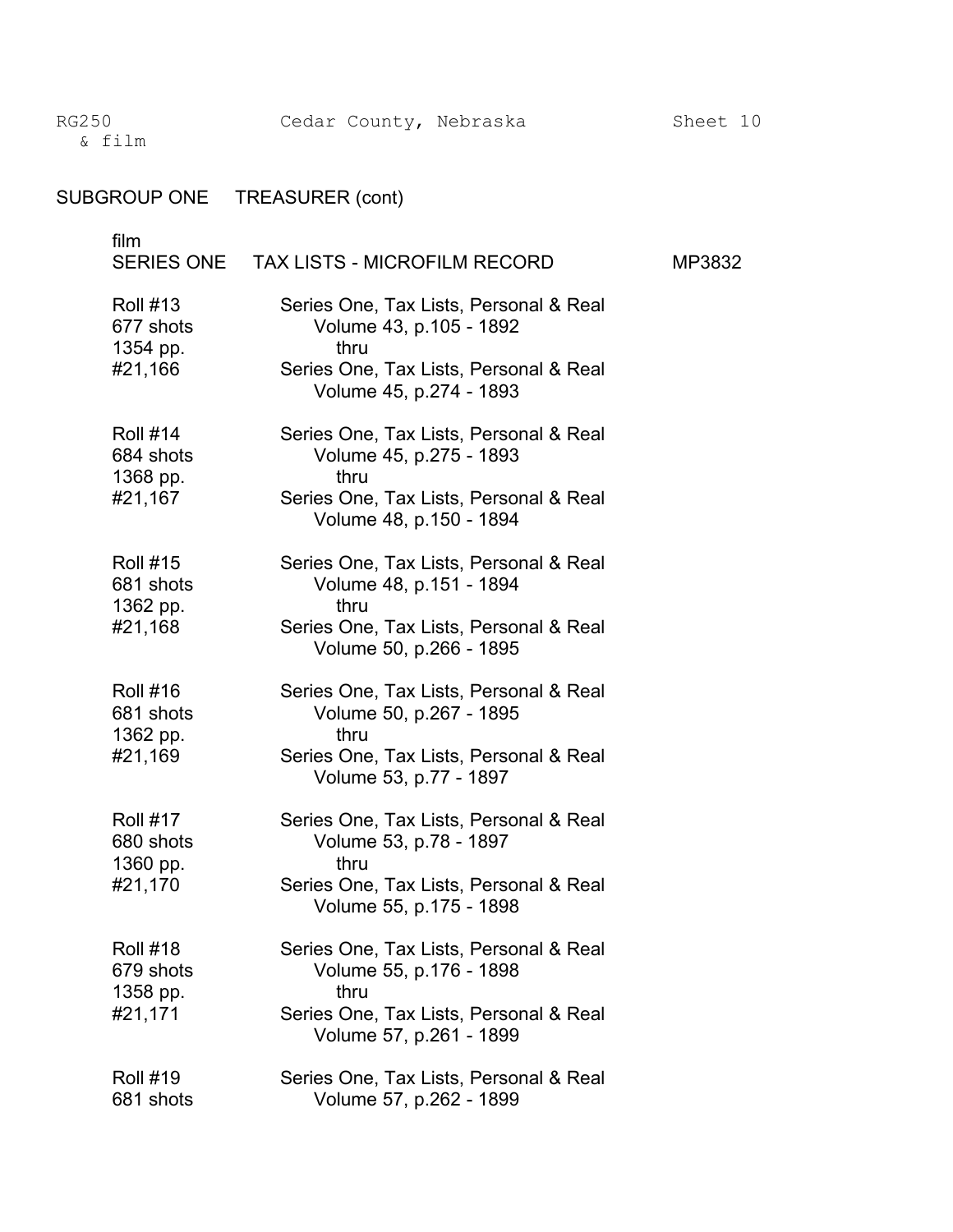1362 pp. thru<br>#21,172 Series One Series One, Tax Lists, Personal & Real Volume 60, p.34 - 1900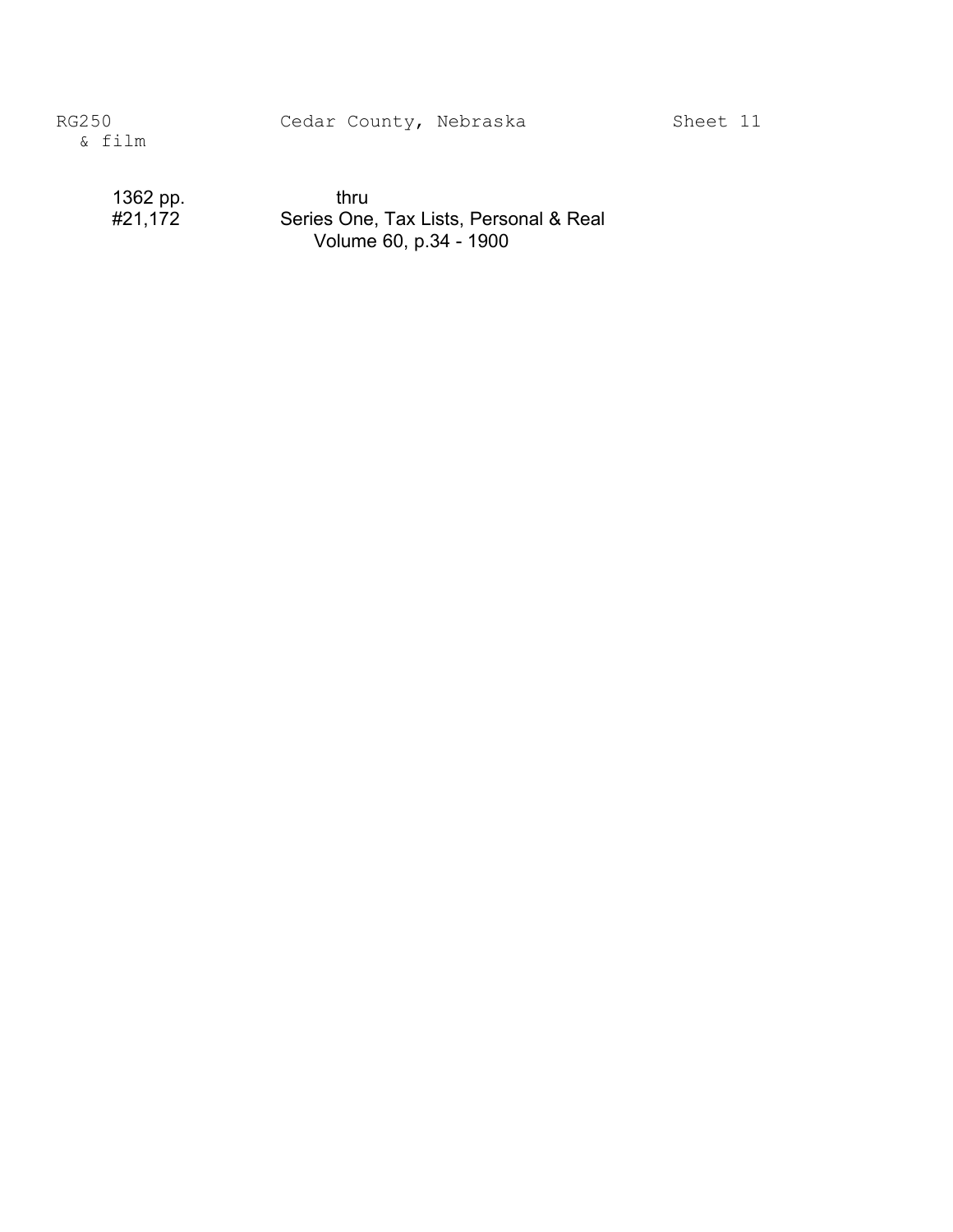| <b>SUBGROUP ONE</b>                                                                                        | <b>TREASURER</b> (cont)                                                                                                                                                                                                                                                                          |        |
|------------------------------------------------------------------------------------------------------------|--------------------------------------------------------------------------------------------------------------------------------------------------------------------------------------------------------------------------------------------------------------------------------------------------|--------|
| film<br><b>SERIES ONE</b>                                                                                  | <b>TAX LISTS - MICROFILM RECORD</b>                                                                                                                                                                                                                                                              | MP3832 |
| <b>Roll #20</b><br>685 shots<br>1370 pp.<br>#21,173                                                        | Series One, Tax Lists, Personal & Real<br>Volume 60, p.35 - 1900<br>thru<br>Series One, Tax Lists, Personal & Real<br>Volume 62, p.136 - 1901                                                                                                                                                    |        |
| <b>Roll #21</b><br>684 shots<br>1368 pp.<br>#21,174<br><b>Roll #22</b><br>673 shots<br>1346 pp.<br>#21,177 | Series One, Tax Lists, Personal & Real<br>Volume 62, p.137 - 1901<br>thru<br>Series One, Tax Lists, Personal & Real<br>Volume 64, p.201 - 1902<br>Series One, Tax Lists, Personal & Real<br>Volume 64, p.202 - 1902<br>thru<br>Series One, Tax Lists, Personal & Real<br>Volume 66, p.262 - 1903 |        |
| <b>Roll #23</b><br>645 shots<br>1290 pp.<br>#21,178                                                        | Series One, Tax Lists, Personal & Real<br>Volume 66, p.263 - 1903<br>thru<br>Series One, Tax Lists, Personal & Real<br>Volume 69, p.62 - 1905                                                                                                                                                    |        |
| <b>Roll #24</b><br>790 shots<br>1580 pp.<br>#21,179                                                        | Series One, Tax Lists, Personal & Real<br>Volume 69, p.63 - 1905<br>thru<br>Series One, Tax Lists, Personal & Real<br>Volume 72, p.261 - 1906                                                                                                                                                    |        |
| <b>Roll #25</b><br>800 shots<br>1600 pp.<br>#21,180                                                        | Series One, Tax Lists, Personal & Real<br>Volume 72, p.262 - 1906<br>thru<br>Series One, Tax Lists, Personal & Real<br>Volume 75, p.182 - 1908                                                                                                                                                   |        |
| <b>Roll #26</b><br>303 shots<br>606 pp.                                                                    | Series One, Tax Lists, Personal & Real<br>Volume 75, p.183 - 1908<br>thru                                                                                                                                                                                                                        |        |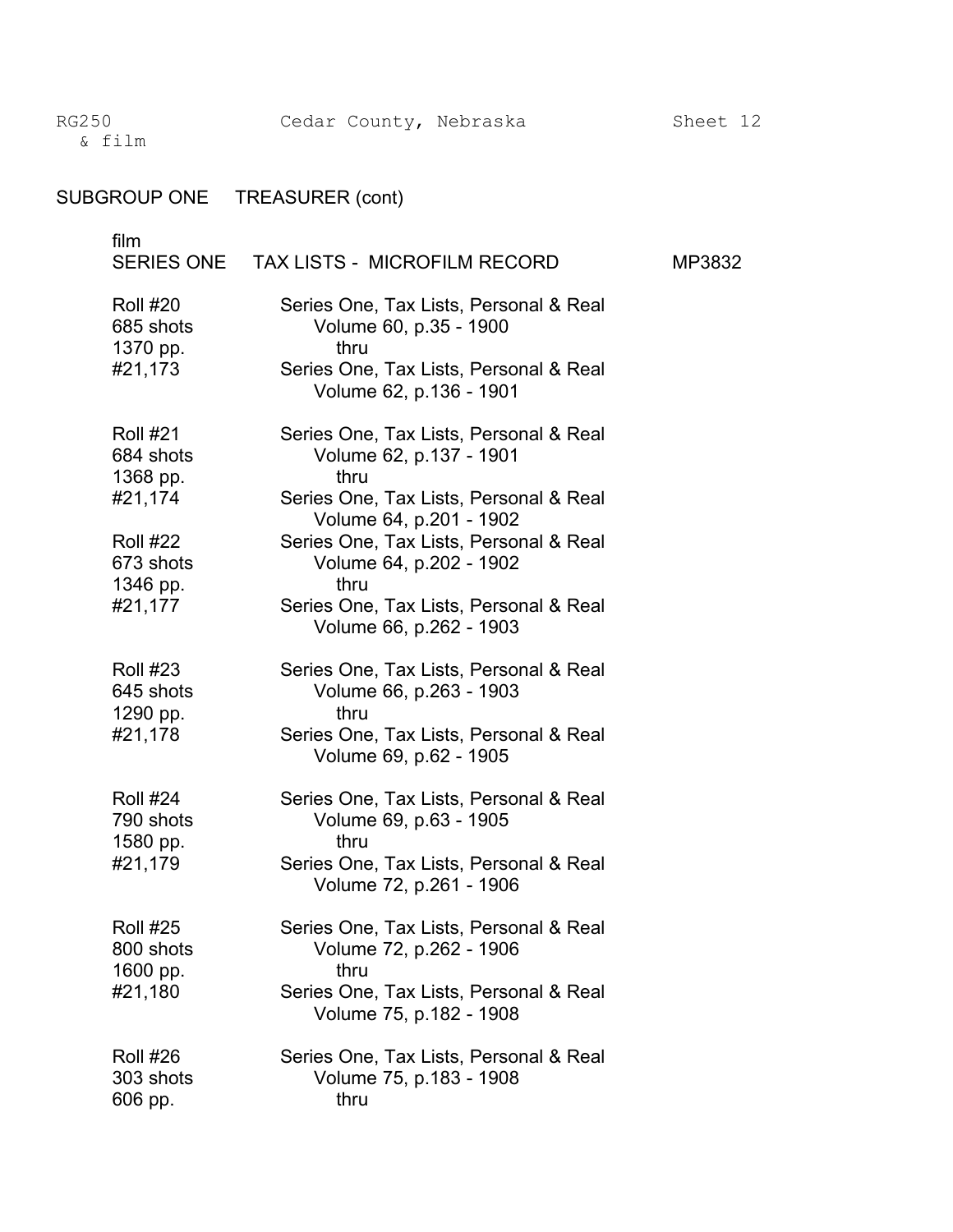#21,181 Series One, Tax Lists, Personal & Real<br>frame #303 Volume 76 - 1909 Volume 76 - 1909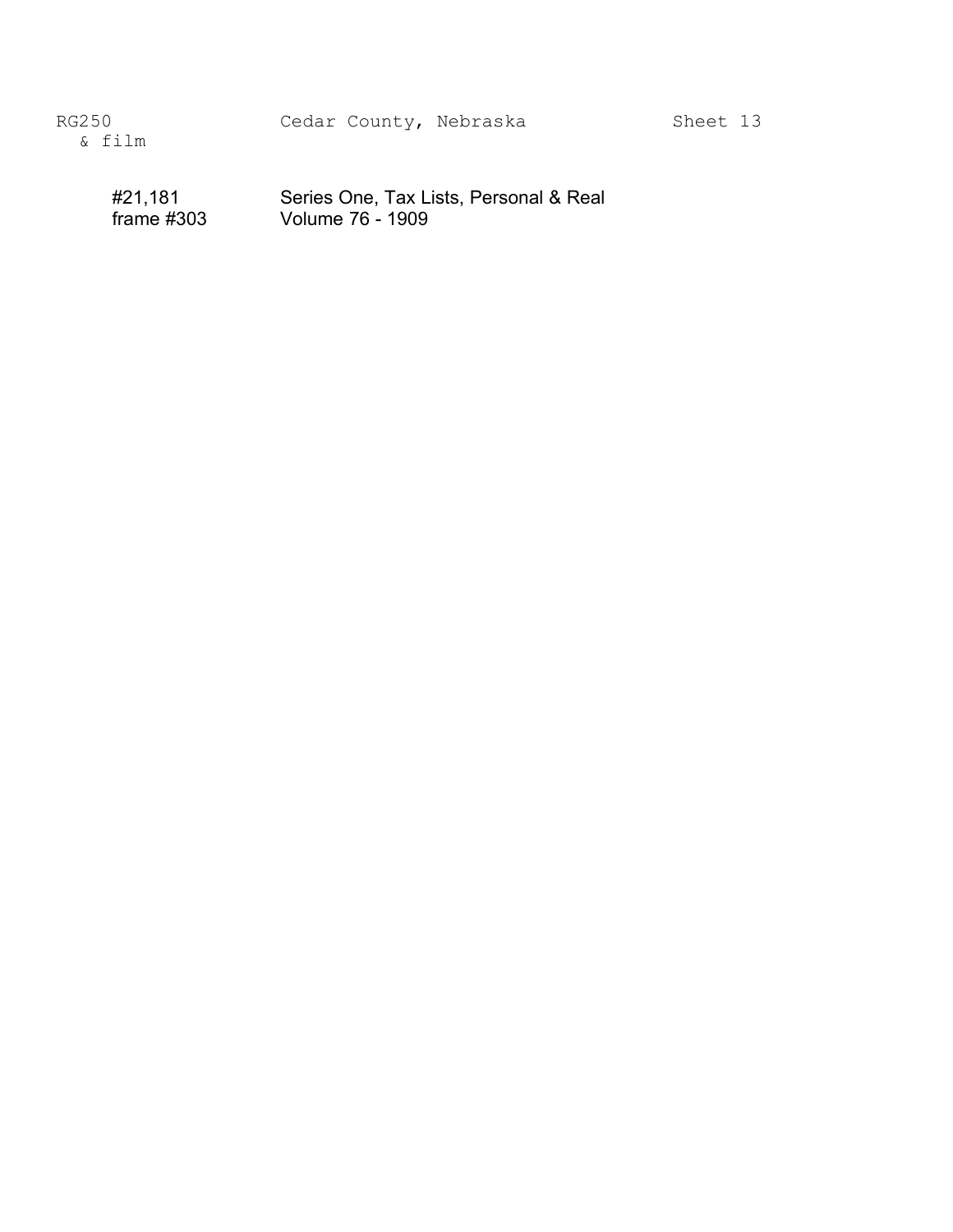## SUBGROUP ONE TREASURER (cont)

film<br>SERIES TWO DELINQUENT TAX LISTS, 1870-1900

> NOTE: Filmed as a part of Series One. This Series begins at Frame #304, Roll 26

| <b>Roll #26</b><br>frame $#304$ | Series Two, Delinquent Tax List, Real Estate<br>Volume 77 - 1870-1878 |
|---------------------------------|-----------------------------------------------------------------------|
| 432 shots                       | thru                                                                  |
| 866 pp.                         | Series Two, Delinquent Tax List, Real & Personal                      |
| #21,181                         | Volume 80, p.32 - 1886                                                |
| <b>Roll #27</b>                 | Series Two, Delinquent Tax List, Real & Personal                      |
| 419 shots                       | Volume 80, p.33 - 1886                                                |
| 843 pp.                         | thru                                                                  |
| #21,182                         | Series Two, Delinquent Tax List, Real & Personal                      |
| frame $#419$                    | Volume 82 - 1897-1900                                                 |

film

SERIES THREE MOTOR VEHICLE TAX LISTS, 1944-1952

NOTE: Filmed as Series Two. This Series begins at Frame #420, Roll 27

| <b>Roll #27</b>                                     | Series Three, Motor Vehicle Tax Lists                                                                                                                                                                                                                        |
|-----------------------------------------------------|--------------------------------------------------------------------------------------------------------------------------------------------------------------------------------------------------------------------------------------------------------------|
| frame $#420$                                        | Volume 83, p.1 - 1944                                                                                                                                                                                                                                        |
| 246 shots                                           | thru                                                                                                                                                                                                                                                         |
| 487 pp.                                             | Series Three, Motor Vehicle Tax Lists                                                                                                                                                                                                                        |
| #21,182                                             | Volume 84, p.95 - 1945                                                                                                                                                                                                                                       |
| <b>Roll #28</b><br>569 shots<br>1138 pp.<br>#21,183 | Series Three, Motor Vehicle Tax Lists<br>Volume 84, p.96 - 1945<br>thru<br>Series Three, Motor Vehicle Tax Lists<br>Volume 88, p.32 - 1949<br>RETAKE: Vol. 85, pp. 85-87, beginning<br>at frame #138, filmed out of order.<br>Retake spliced to End of Reel. |

Roll #29 Series Three, Motor Vehicle Tax Lists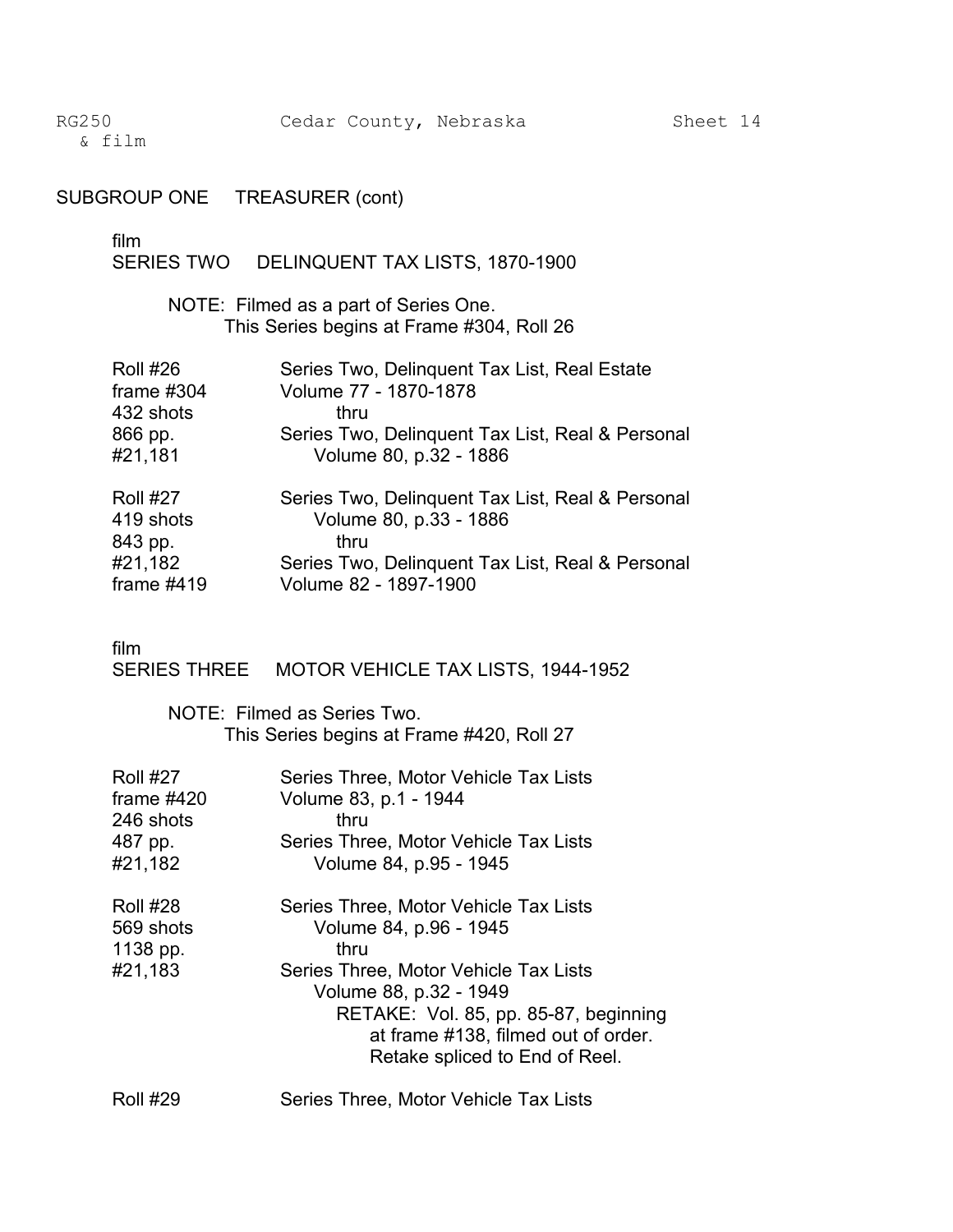Cedar County, Nebraska Sheet 15

635 shots Volume 88, p.33 - 1949 1270 pp. thru<br>#21,184 Series Thre Series Three, Motor Vehicle Tax Lists Volume 90, p.245 - 1951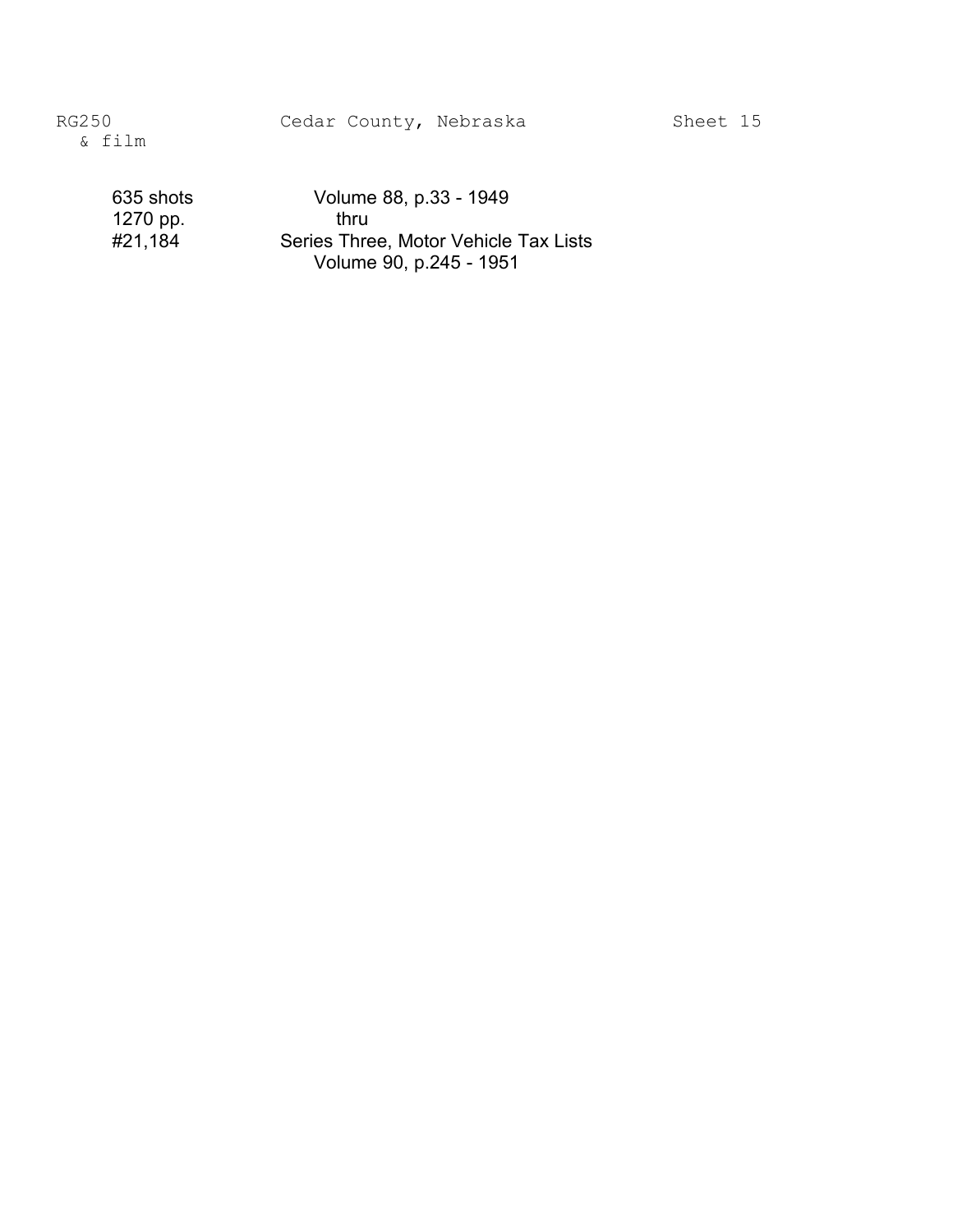#### SUBGROUP ONE TREASURER (cont)

| film                                                               | SERIES THREE MOTOR VEHICLE TAX LISTS - MICROFILM RECORD                                                                                                                                                                                |
|--------------------------------------------------------------------|----------------------------------------------------------------------------------------------------------------------------------------------------------------------------------------------------------------------------------------|
| <b>Roll #30</b><br>311 shots<br>622 pp.<br>#21,185<br>frame $#311$ | Series Three, Motor Vehicle Tax Lists<br>Volume 90, p.246 - 1951<br>thru<br>Series Three, Motor Vehicle Tax Lists<br><b>Volume 91 - 1952</b><br>NOTE:<br>Frame #47, MV Tax List by School District<br>Frame #236, MV Tax List by Towns |

Series Three (Series One on microfilm), ends at frame #311, Roll #30

film

SERIES FOUR SCHOOL LAND RECORDS, 1868-1967

NOTE: Microfilmed as Series Two. This Series begins at frame #312, Roll #30

| <b>Roll #30</b> | Series Four, School Land Ledger            |
|-----------------|--------------------------------------------|
| frame $#312$    | Volume 1 (1926-1967), p.1                  |
| 180 shots       | thru                                       |
| 360 pp.         | Series Four, Abstract of School Land Sales |
| #21,185         | Volume 2 (1868-1883)                       |
|                 | NOTE: Vol. 2, Abstract of School Land      |
|                 | Sales begins at Frame #348                 |

END OF MICROFILM RECORD, SUBGROUP ONE

SUBGROUP TWO ASSESSOR

The State Archives has no records for the county assessor=s office.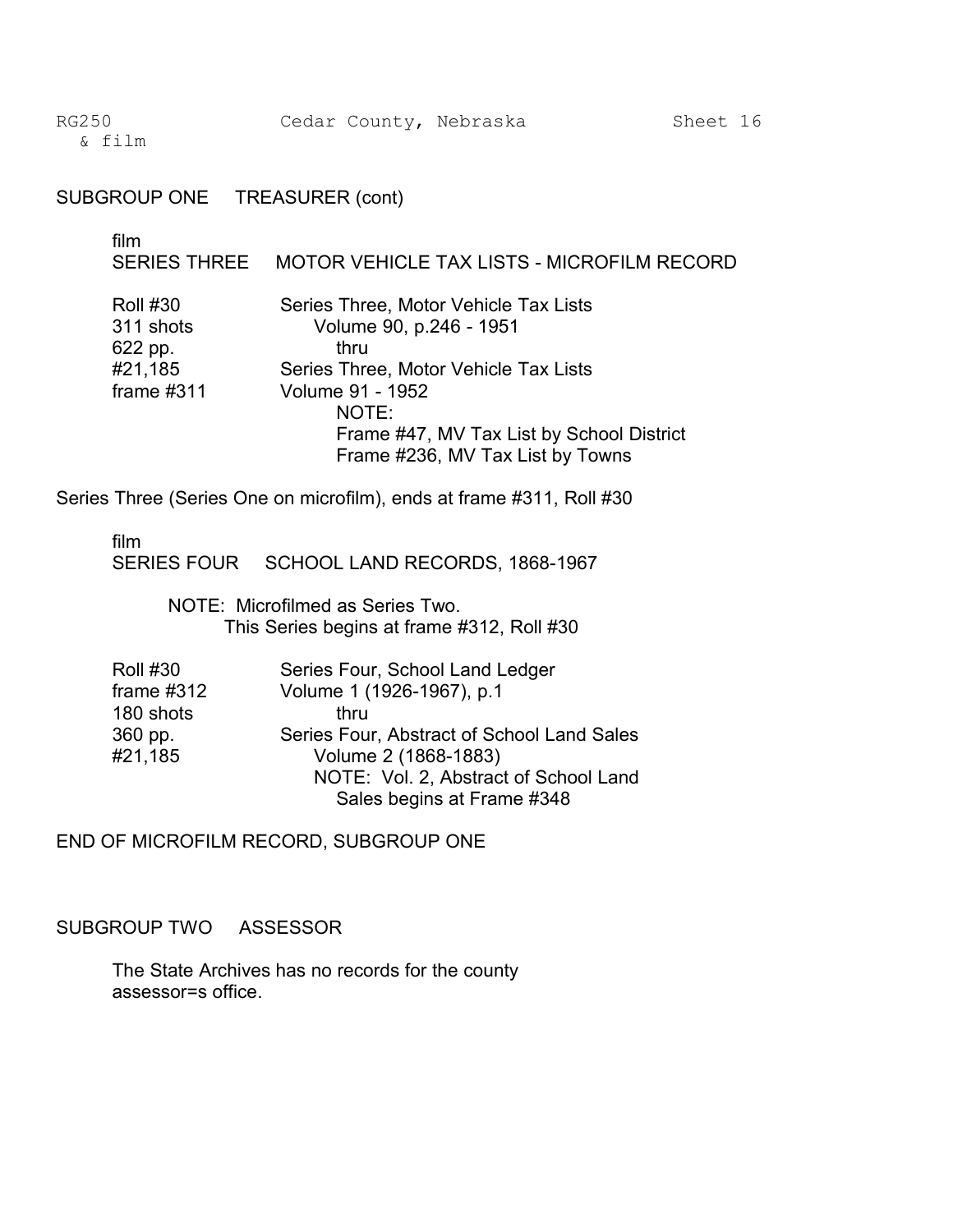#### film SUBGROUP THREE COMMISSIONERS PROCEEDINGS, 1861-1899

NOTE: Old Series Three

| Roll #1<br>#13,364 | Vol. 1, p.7, June 19, 1861<br>thru<br>Vol. 3, p.339, June 19, 1902              |
|--------------------|---------------------------------------------------------------------------------|
| Roll #2<br>#13,365 | Vol. 3, p.340, July 7, 1902<br>thru<br>Vol. 6, p.231, August 4, 1925            |
| Roll #3<br>#13,366 | Vol. 6, p.232, August 5, 1925<br>thru<br>Vol. 8, p.326, February 5, 1935        |
| Roll #4<br>#13,367 | Vol. 8, p.327, February 5, 1935 (cont)<br>thru<br>Vol. 10, p.435, July 31, 1947 |
| Roll #5<br>#13,368 | Vol. 10, p.436, July 31, 1947 (cont)<br>thru                                    |

NOTE: Resignation of J. Mike McCoy as Supt of Schools, Feb. 2, 1954 appears at the end of roll #6, next SG.

Vol. 11, ending at June 1959

SUBGROUP THREE COUNTY CLERK, 1872-1995

| film<br>SERIES ONE | MARRIAGE RECORDS, 1872-1995                                                                                                       |
|--------------------|-----------------------------------------------------------------------------------------------------------------------------------|
| V 1                | Marriage Record General Index, Vol. #1 (1872-1985)                                                                                |
| V <sub>2</sub>     | General Index Cards (1982-1995)<br>By Grooms and then Brides (1905 index cards)                                                   |
| V <sub>3</sub>     | Marriage Record Vol. #1 (indexed)<br>p.1 (#1), Ziegler-Shumate, August 22, 1872<br>thru<br>p.286 (#277), Swartz-Warf, May 1, 1887 |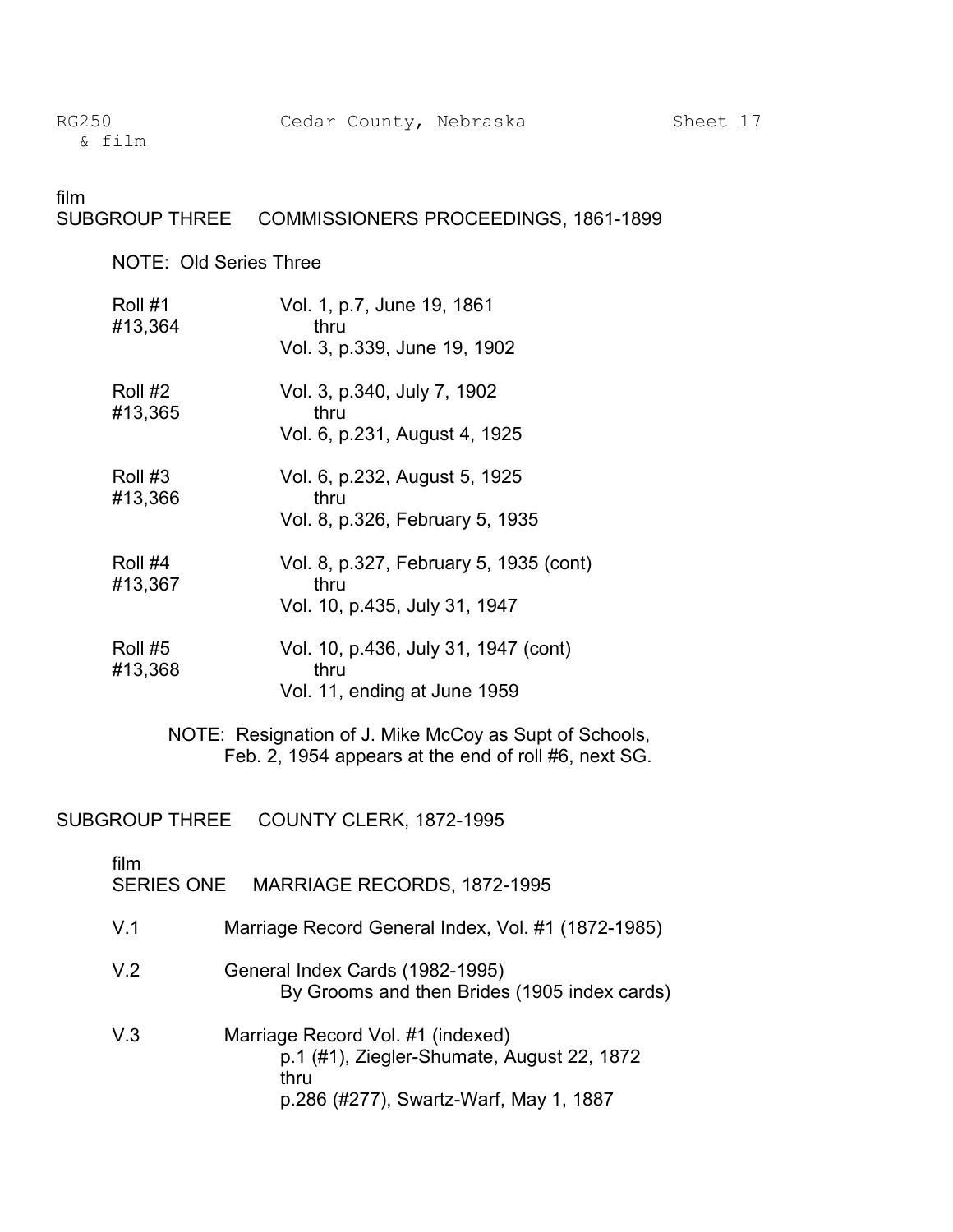V.4 Marriage Record, Vol. #2 (indexed) p.1 (#248), Shoof-Stratman, January 18, 1886 thru p.458 (#828), Rube-Puntney, September 28, 1894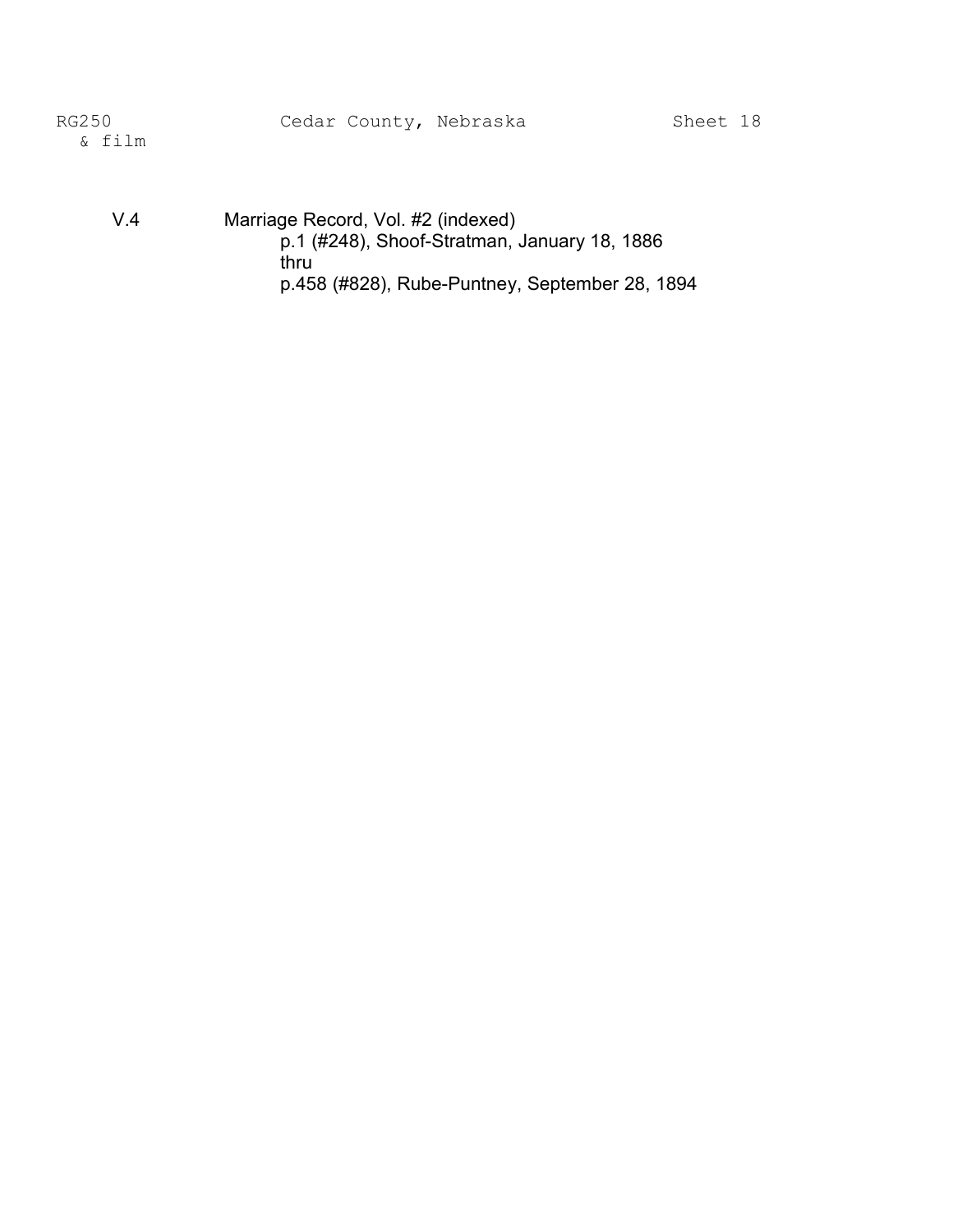& film �

SUBGROUP THREE COUNTY CLERK (cont)

film

SERIES ONE MARRIAGE RECORDS (cont)

V.5 Marriage Record, Vol. #3 (indexed) p.1 (#829), Schieffer-Schumacker, Sept. 4, 1894 thru p.452 (#1280), Wood-Klameth (Ling), Nov. 11, 1900

film

SERIES ONE MARRIAGE RECORDS - MICROFILM RECORD MP4219

NOTE: This microfilm was produced by the Genealogical Society of Utah in 1995 with cooperation of the Historical Society and the County Clerk.

Roll #1 Item #1 - General Index to Marriages, Vol. #1 2480 shots A-Z (1872-1985) 2459 docs. Thru GSU Project Item #2 - General Index Cards, Brides (1982-1995) #26,786 AZ@, Zmolek, Fay

- NOTE: Frame numbers for index cards are cut off at top. Nines appear as fours and sevens look like ones.
- NOTE: For illegible or hard to copy entries, the origianl record remains at the county courthouse.

NOTE: Item #2, Index-Grooms begins at fr. #511 B (fr.552); C (fr.614); D (fr.648); E (fr.678) F (fr.693); G (fr.727); H (fr.770); I (fr.854) J (fr.856); K (fr.889); L (fr.910); M (fr.1019 N (fr.1075); O (fr.1096); P (fr.1115); R (fr.1160); S (fr.1185); T (fr.1299); U (fr.1335); V (fr.1339); W (fr.1346); XYZ (fr.1412)

(notes continue on next page)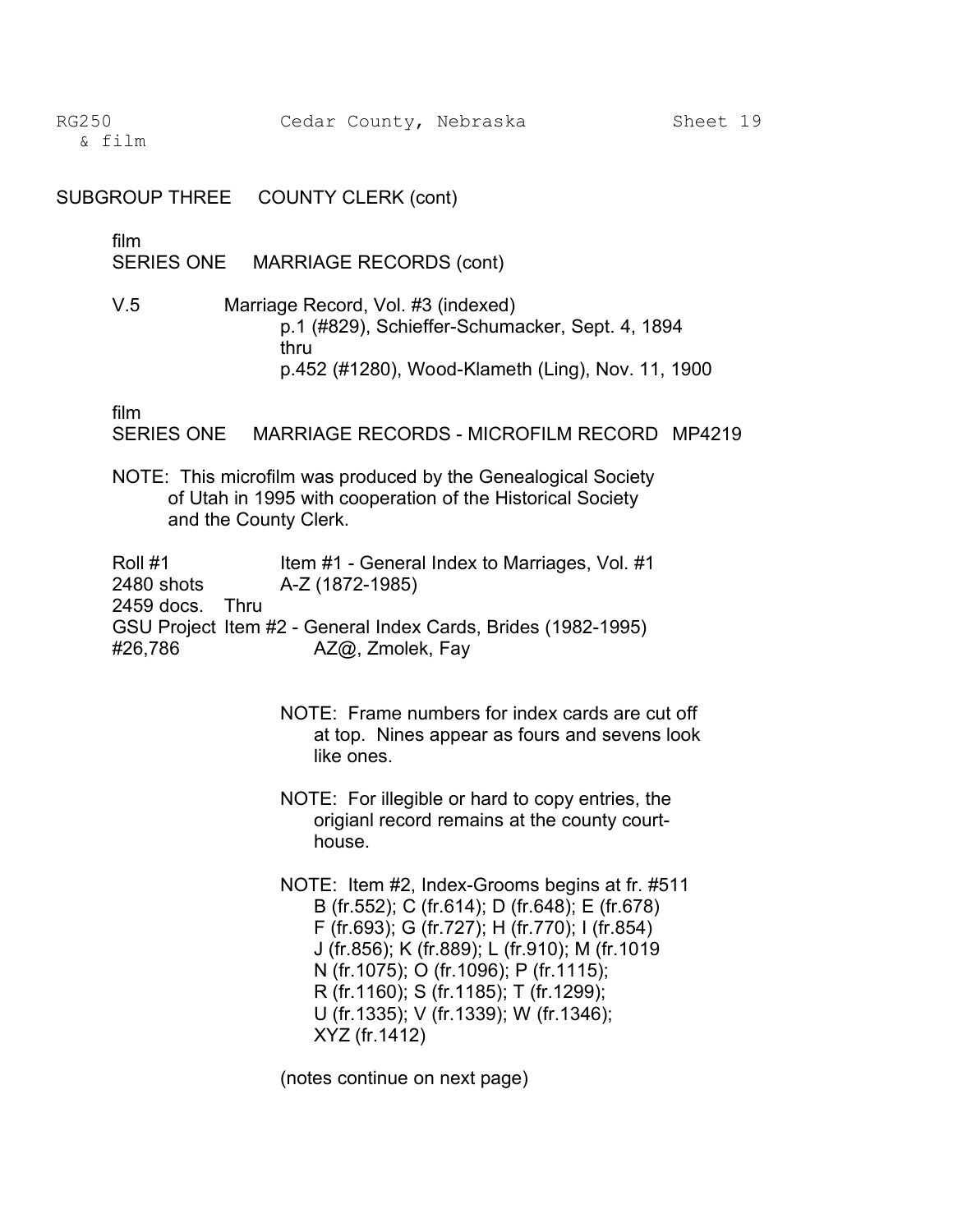SUBGROUP THREE COUNTY CLERK (cont)

film<br>SERIES ONE MARRIAGE RECORDS - MICROFILM RECORD MP4219

Roll #1 (NOTES CONTINUED):

ERROR: Grooms, Fish-Leise), card blurred due to filming error (see bride=s index) Grooms, Thieman-Carmen, fr. #1305, card blurred due to filming error (see bride=s index) Grooms, Wiebelhaus-Gobel (189), blurred at frame #1369, see brides index. NOTE: Item #2, Index-Bride=s begins at fr. #1421 B (fr.1452); C (fr.1554); D (fr.1515); E (fr.1611); F (fr.1626); F (retake), fr.1666 G (fr.1706); H (fr.1751); J (fr.1840); K (fr.1874); L (fr.1910); M (fr.2026); Mc (fr.2045); N (fr.2096); O (fr.2126); P (fr.2140); Q (fr.2191); R (fr.2199); S (fr.2222); T (fr.2330); U (fr.2377); V (fr.2385); W (fr.2396); XYZ (fr.2468) ERROR: Brides, St.Pierre-Stappers (1990-64), is blurred due to filming error (see retake on Roll #2) Roll #2 **Item #1 - General Index Cards (1982-1995)** 988 shots Brides, S-Z, repeated from Roll #1 1555 pp. Item #2 - Marriage Record, Vol. 1 (1872-1887) GSU Project thru #26,787 Item #4 - Marriage Record, Vol. 3 (1894-1900) p.452 (#1280), Wood-Klameth, Nov. 11, 1900 NOTE: Item #2, Marriage Record, Vol. #1, is extremely light and illegible. Contact the county clerk for original record.

NOTE: Item #1, Index Brides, filming order: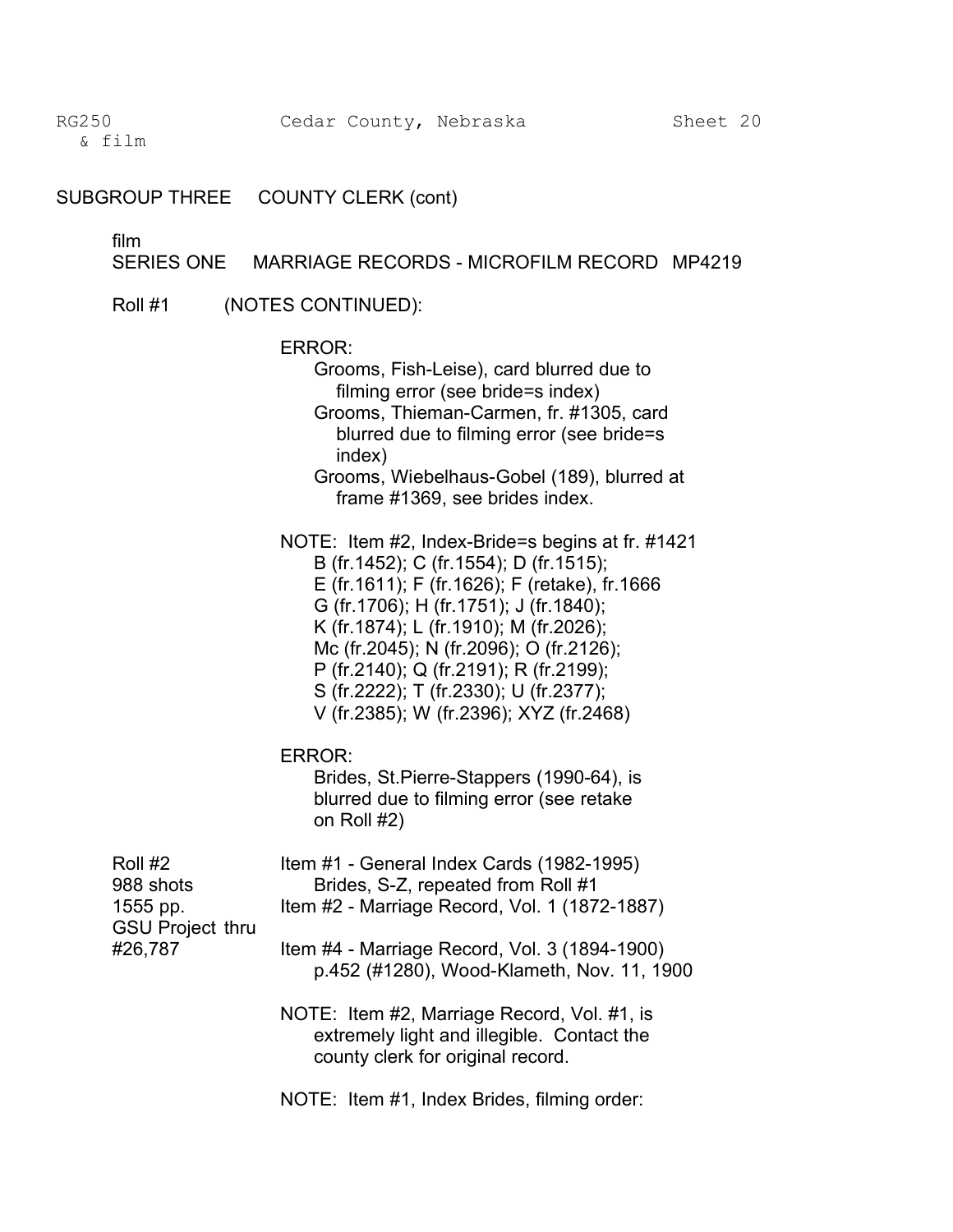> S (fr.007); T (fr.116); U (fr.162); V (fr.170) W (fr.181); XYZ (fr.253)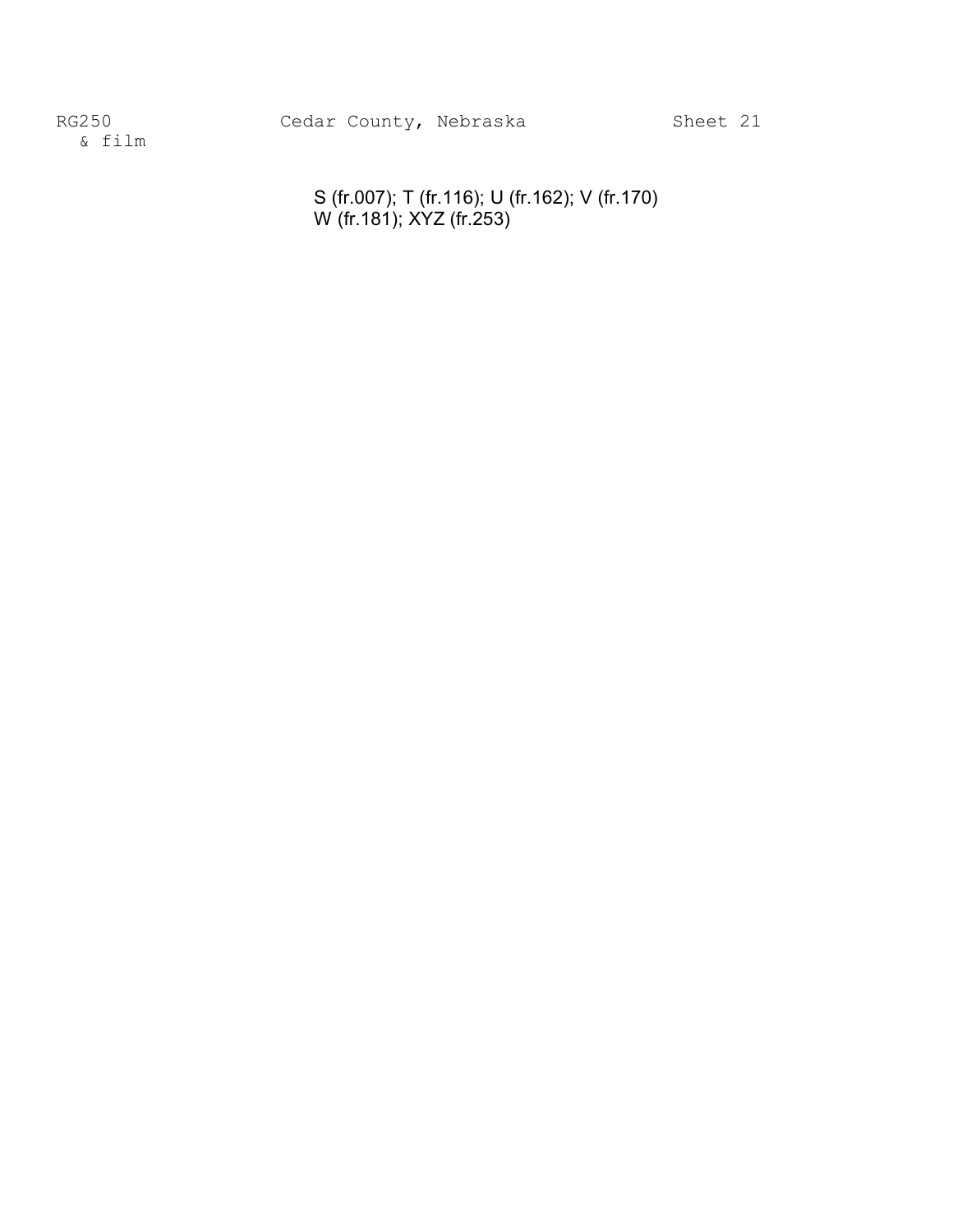& film �

| SUBGROUP THREE                     | <b>COUNTY CLERK (cont)</b> |                                                                                                                                        |
|------------------------------------|----------------------------|----------------------------------------------------------------------------------------------------------------------------------------|
| film<br><b>SERIES ONE</b>          |                            | MARRIAGE RECORDS - MICROFILM RECORD MP4219                                                                                             |
| Roll #3<br>873 shots               | p.1                        | Item #1 - Marriage Record, Vol. #4 (1900-1906)<br>Index A-Z, and                                                                       |
| <b>GSU Project thru</b><br>#27,016 | p.164                      | Item #3 - Marriage Record, Vol. #6 (1917-1922)                                                                                         |
| NOTE: Old Series Six, Miscellany   |                            |                                                                                                                                        |
| Box 1<br>f.1<br>f <sub>2</sub>     |                            | Material re Grasshopper Scourge 1931<br><b>Enrollment of Militia</b><br>1935                                                           |
| film                               |                            | SERIES TWO ELECTION RECORDS, 1894-1972                                                                                                 |
| Roll #5 (cont)<br>#13,368          |                            | Vol. 1 Abstracts of Votes Cast:<br>Primary Elections, 1907-1910<br>General Elections, 1907-1972<br><b>Special Elections</b><br>thru    |
|                                    | Vol. 2                     | <b>Abstracts of Votes Cast:</b><br>Primary Elections, 1911,<br>thru<br>p.50, Democratic Primary, July 1922                             |
| Roll #6<br>#13,397                 | Vol. 2                     | <b>Abstracts of Votes Cast:</b><br>p.51, Democratic Primary, July 1922<br>thru                                                         |
|                                    | Vol. 2                     | <b>Abstracts of Votes Cast:</b><br>Non-Political Election, 1964<br>NOTE: Loose sheets, end of vol. 2<br>for primaries, May 1960 & 1962 |
| Box 1 (not on microfilm)           |                            |                                                                                                                                        |

f.1 Abstracts of Votes Cast: General Election 1894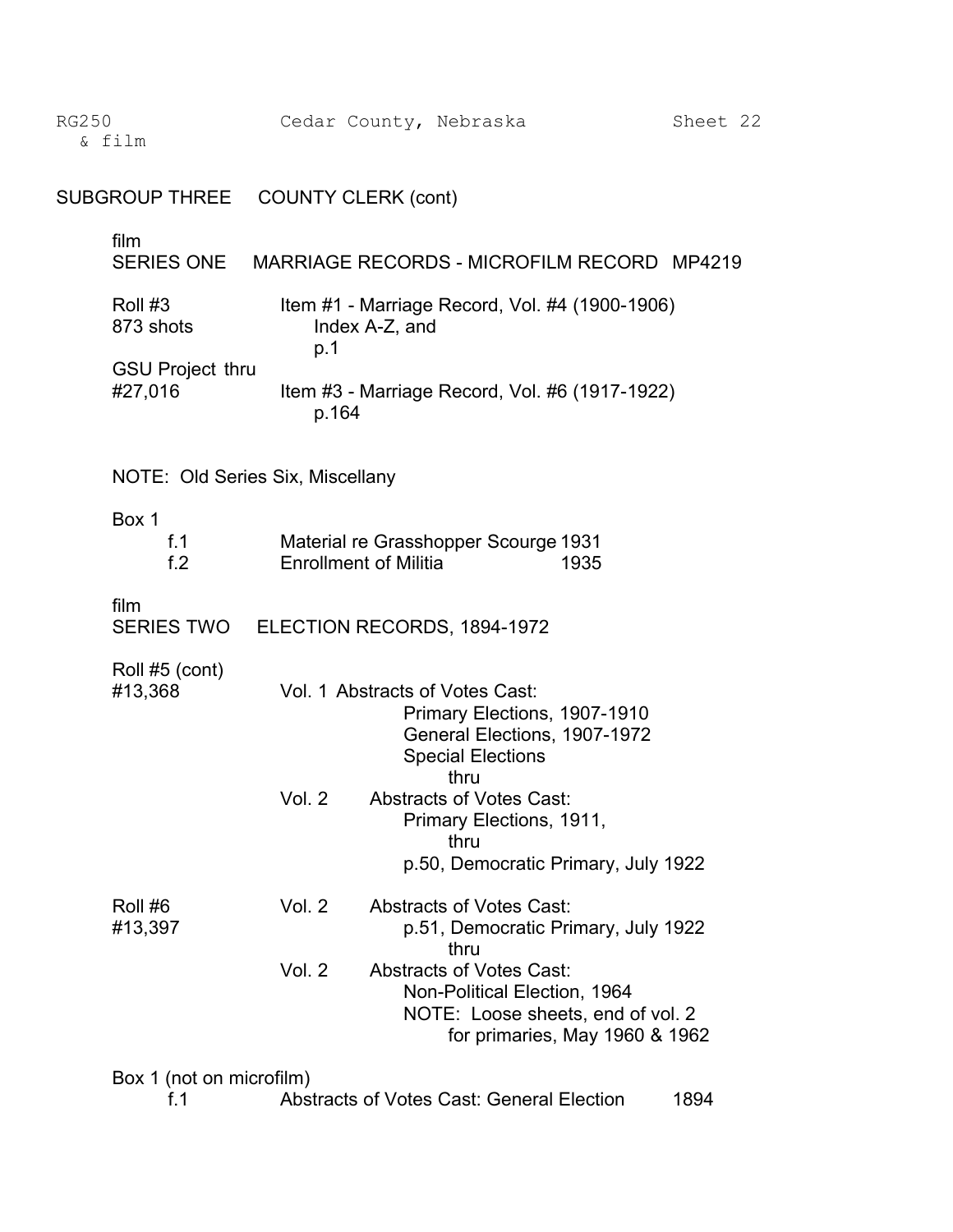| f $2$ | <b>Abstracts of Votes Cast: General Election</b> | 1895 |
|-------|--------------------------------------------------|------|
| f.3   | <b>Abstracts of Votes Cast: General Election</b> | 1896 |
| f 4   | <b>Abstracts of Votes Cast: General Election</b> | 1897 |
| f 5   | <b>Abstracts of Votes Cast: General Election</b> | 1898 |
| f 6   | <b>Abstracts of Votes Cast: General Election</b> | 1899 |

#### SUBGROUP FIVE REGISTER OF DEEDS

Vol. 1 Numerical Index, Ranges 2 & 3 East, n.d.

## SUBGROUP SIX COUNTY COURT, 1879-1905

SERIES ONE PROBATE RECORDS, 1891-1900

SS1 ENTRY & ESTATE RECORDS, 1891-1900

Vol. 1 Entry Docket, Nov. 1891 - Jan. 1895 Vol. 2 Entry Docket, Jan. 1895 - Feb. 1900

#### SERIES TWO JUDGE'S DOCKETS, 1879-1880

Vol. 1 Judge's Docket 1879-1880

SERIES THREE CIVIL DOCKETS, 1883-1905

| 1883-1895 |
|-----------|
| 1887-1890 |
| 1895-1899 |
| 1899-1905 |
|           |

#### SERIES ONE JUSTICE DOCKETS, 1890-1899

| Vol. 1 Justice Docket                    | 1892-1893 |
|------------------------------------------|-----------|
| Vol. 2 Justice Business - Judge's Docket | 1890-1894 |
| Vol. 3 Justice Business - Judge's Docket | 1894-1897 |
| Vol. 4 Justice Business - Judge's Docket | 1897-1899 |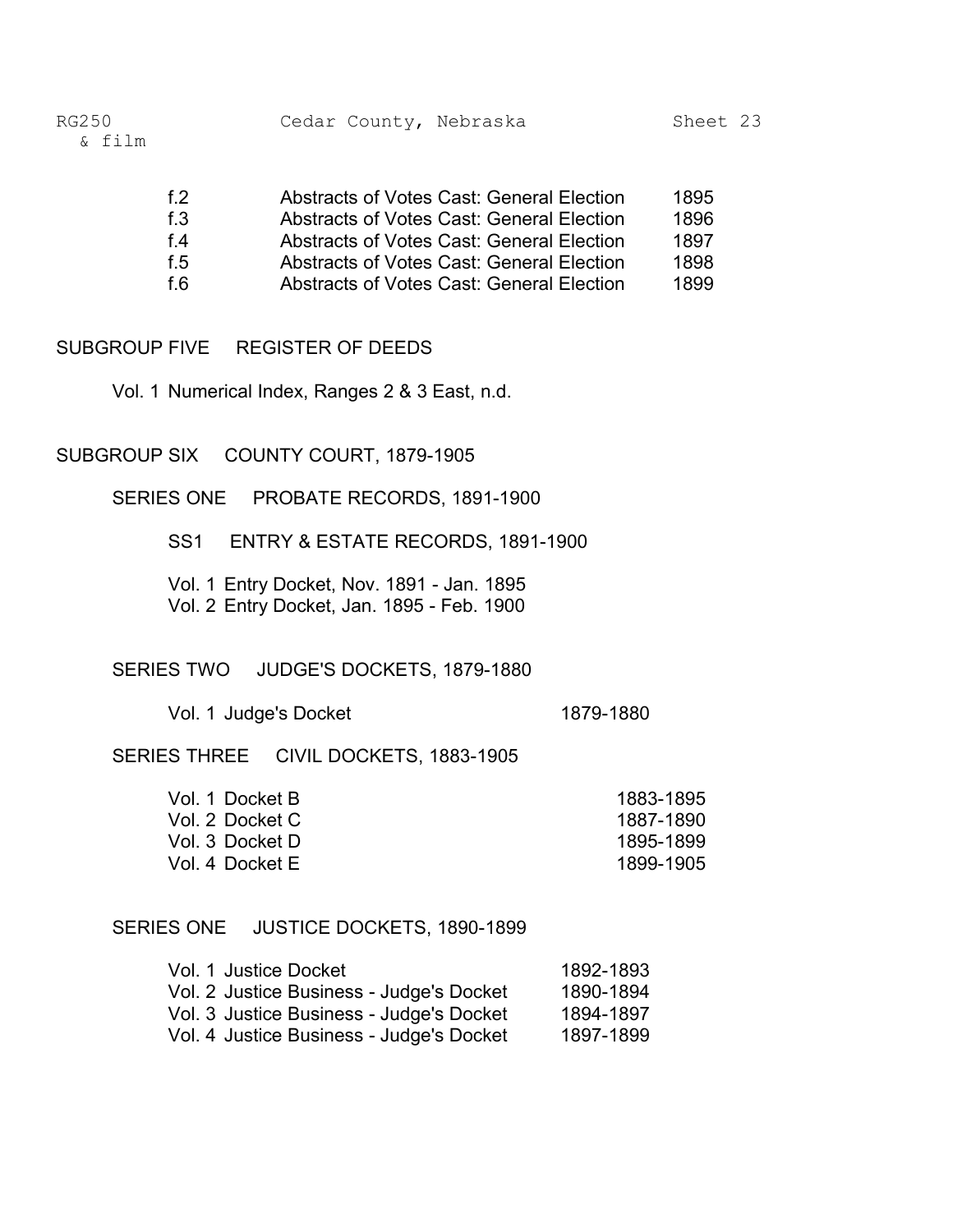SUBGROUP SEVEN DISTRICT COURT, 1868-1977

film

SERIES ONE NATURALIZATION RECORDS, 1868-1949

| Roll #1A | Card Index to Naturalization Records, 1868-1947                                                                               |
|----------|-------------------------------------------------------------------------------------------------------------------------------|
| MP4121   | Aagaard, Oage Christensen thru                                                                                                |
| #24845   | Springer, Johan Diederich                                                                                                     |
| Roll #1B | Card Index to Naturalization Records, 1868-1947                                                                               |
| MP4121   | Stais, John August thru                                                                                                       |
| #24846   | Zimmerman, Theodore                                                                                                           |
|          | NOTE: Patrons be sure to read statement concerning Cedar<br>County Naturalizations at beginning of each roll<br>of microfilm. |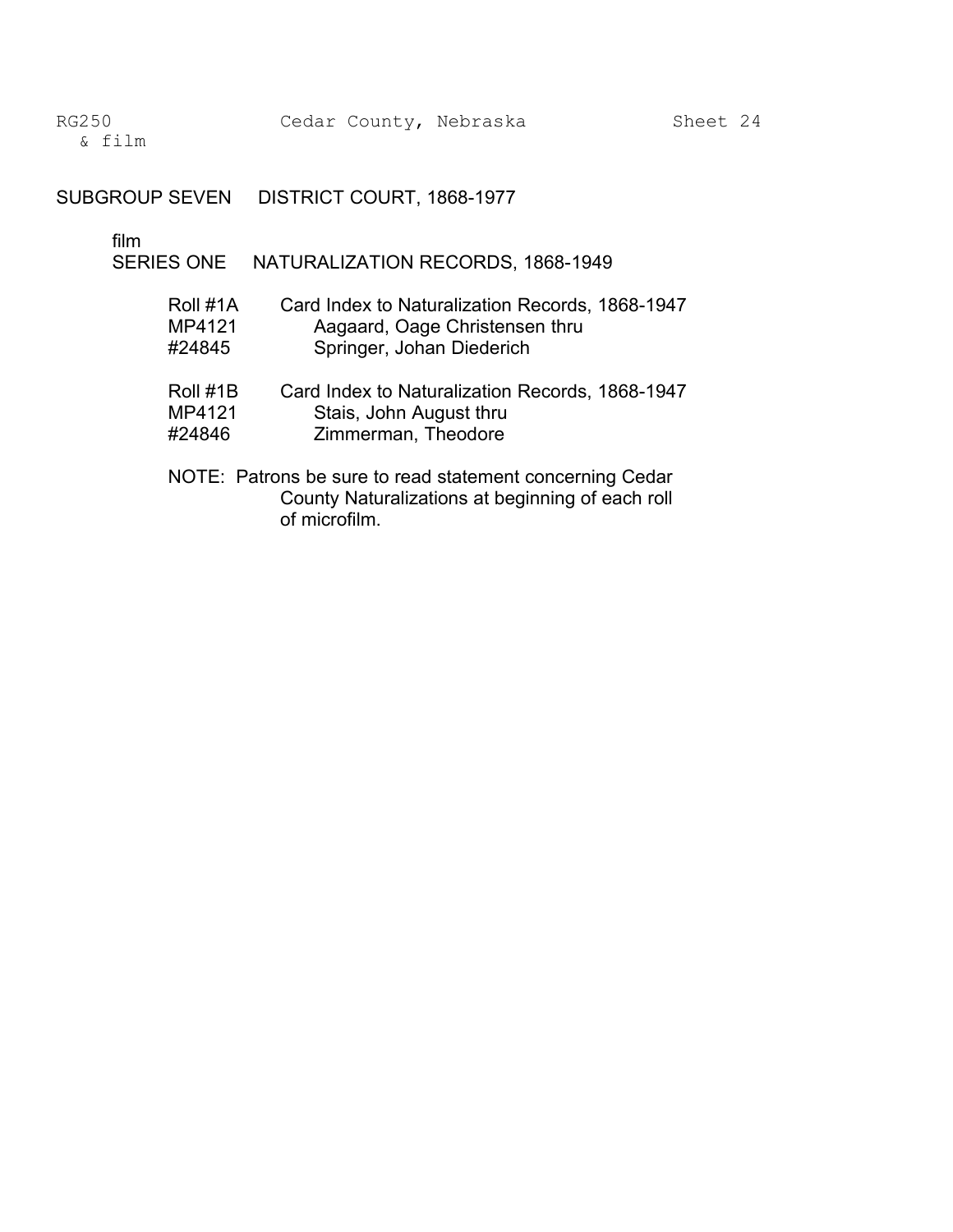|                                        | SUBGROUP SEVEN DISTRICT COURT (cont)                                                                                                                                                                                                                                                       |      |
|----------------------------------------|--------------------------------------------------------------------------------------------------------------------------------------------------------------------------------------------------------------------------------------------------------------------------------------------|------|
| film                                   | SERIES ONE NATURALIZATIONS (cont)                                                                                                                                                                                                                                                          |      |
|                                        | RECORDS TO BE MICROFILMED IN FOLLOWING ORDER                                                                                                                                                                                                                                               |      |
| v.1                                    | Naturalization Record Vol. 1<br>pp. 1-144 First Papers,<br>March 14, 1868 - November 2, 1896                                                                                                                                                                                               |      |
| v.2                                    | pp. 145-231 Final Papers,<br>October 15, 1881 - October 17, 1903<br><b>Naturalization Record Vol. 2</b><br>pp. 1-28 First Papers,<br>December 2, 1896 - December 15, 1903<br>pp. 29-292 are blank<br>pp. 293-363 Final Papers,<br>December 2, 1896 - May 25, 1903<br>pp. 364-584 are blank |      |
| v.3                                    | Naturalization Record #3 (on card index)<br>Declarations of Intention Vol. 1<br>pp. 1-3 are blank<br>p. 4 (April 23, 1904) - p.39 (Sept. 26, 1906)                                                                                                                                         |      |
| index to Cedar County naturalizations. | NOTE: Volume numbers in parenthesis after agency<br>volume numbers below are the numbers used on the                                                                                                                                                                                       | card |
| V.4                                    | Declarations of Intention Vol. 2 (1)                                                                                                                                                                                                                                                       |      |
| v.5                                    | #1 (Oct. 15, 1906) thru #100 (May 29, 1909)<br>Declarations of Intention Vol. 3 (2)                                                                                                                                                                                                        |      |
| v.6                                    | #101 (5/29/1909) thru #400 (3/13/1918)<br>Declarations of Intention Vol. 4 (3)                                                                                                                                                                                                             |      |

| Naturalization Record Vol. 4 (on card index) |
|----------------------------------------------|
|                                              |

v.7 Declarations of Intention Vol. 5 (4)

v.8 Declarations of Intention Vol. 6 (5)

v.9 Declarations of Intention Vol. 7 (6)

#401 (Mar. 18, 1918) thru #500 (Dec. 20, 1922)

#601 (Apr. 23, 1929) thru #605 (June 14, 1929)

#606 (Feb. 8, 1930) thru #687 (Sept 30, 1949)

#501 (Jan. 12, 1923) thru #600 (4/16/1929)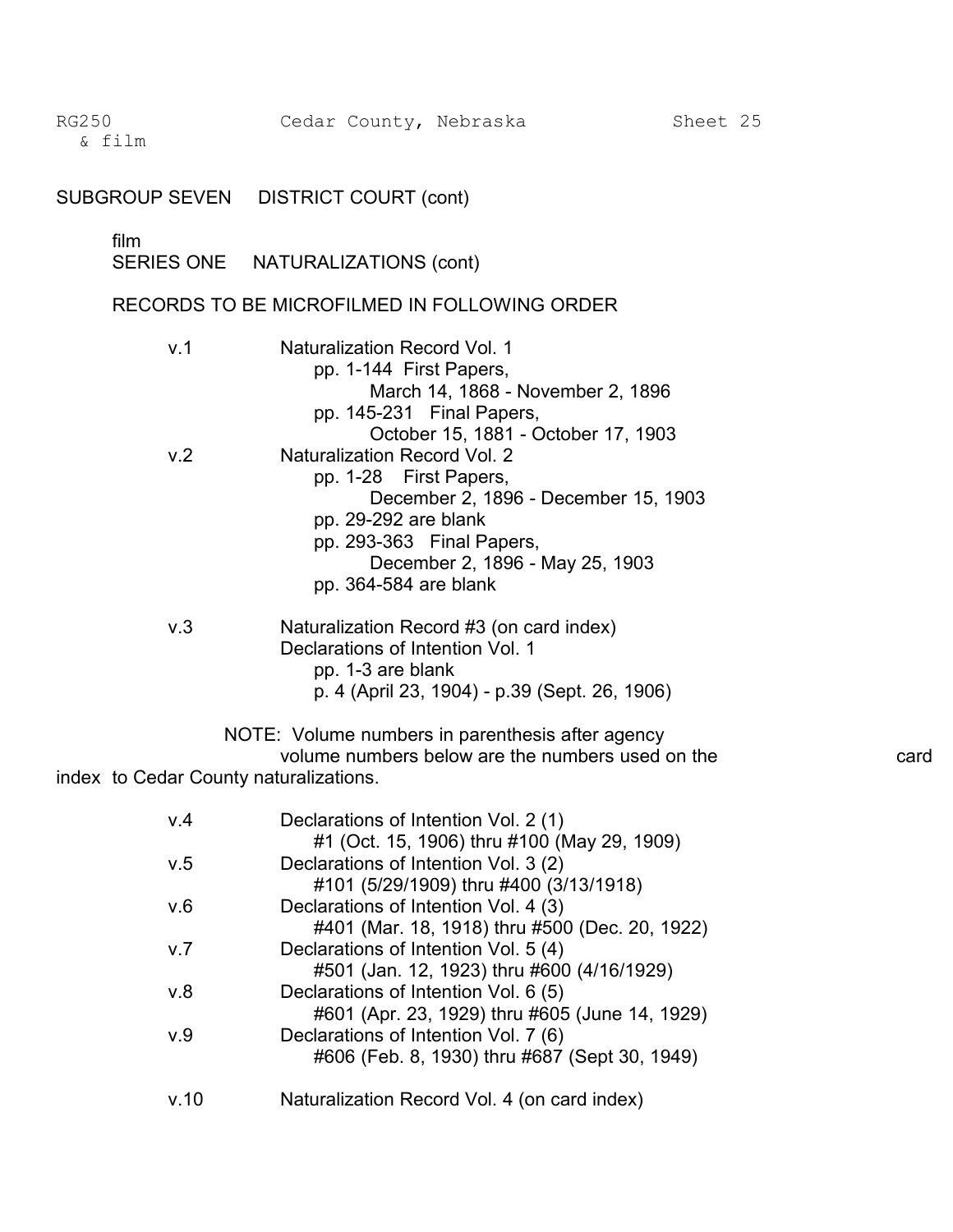|      | Petition & Record Vol. A                    |
|------|---------------------------------------------|
|      | pp. 1-107 Dec. 1, 1903 - June 6, 1906       |
|      | pp. 108-624 are blank                       |
| v 11 | Petition & Record Vol. 1                    |
|      | #1 (Oct. 12, 1906) thru #50 (July 31, 1907) |

SUBGROUP SEVEN DISTRICT COURT (cont)

### film

SERIES ONE NATURALIZATIONS (cont)

## MICROFILM ORDER (cont)

| v.12 | Petition & Record Vol. 2                                                            |
|------|-------------------------------------------------------------------------------------|
| v.13 | #51 (Aug. 7, 1907) thru #199 (Oct. 4, 1912)<br>Petition & Record Vol. 3             |
|      | #200 (Oct. 5, 1912) thru #300 (Nov. 1, 1916)                                        |
| v.14 | Petition & Record Vol. 4                                                            |
|      | #301 (Nov. 22, 1916) thru #400 (Aug. 25, 1921)                                      |
| v.15 | Petition & Record Vol. 5                                                            |
| v.16 | #401 (Aug. 31, 1921) thru #499 (Feb. 2, 1929)<br>Petition & Record Vol. 6           |
|      | #500 (Feb. 4, 1929(thru #503 (May 3, 1929)                                          |
| v.17 | Petition & Record Vol. 7                                                            |
|      | #504 (May 6, 1930) thru #584 (May 2, 1942)                                          |
| v.18 | <b>Petitions for Citizenship</b>                                                    |
|      | #585 (June 19, 1942) thru #622 (5/7/1947)                                           |
| v.19 | Petitions Granted (lists), Sept. 1930 - Apr. 1945                                   |
|      | Oaths of Allegiance, 1941-1945                                                      |
|      | Form N-435, 1942, 1945                                                              |
| v.20 | Certificates of Naturalization Vol. 1                                               |
|      | U.S. Dept. of Commerce & Labor Vol. 894                                             |
|      | #8931 (3/4/1907) thru #8940 (6/20/1907)                                             |
| v.21 | Certificates of Naturalization Vol. 2                                               |
|      | U.S. Dept. of Commerce & Labor Vol. 895<br>#8941 (6/20/1907) thru #8950 (6/20/1907) |
| v.22 | Certificates of Naturalization Vol. 3                                               |
|      | U.S. Dept of Commerce & Labor Vol. 3176                                             |
|      | #34376 (11/11/1907) thru #34400 (3/16/1908)                                         |
| v.23 | Certificates of Naturalization Vol. 4                                               |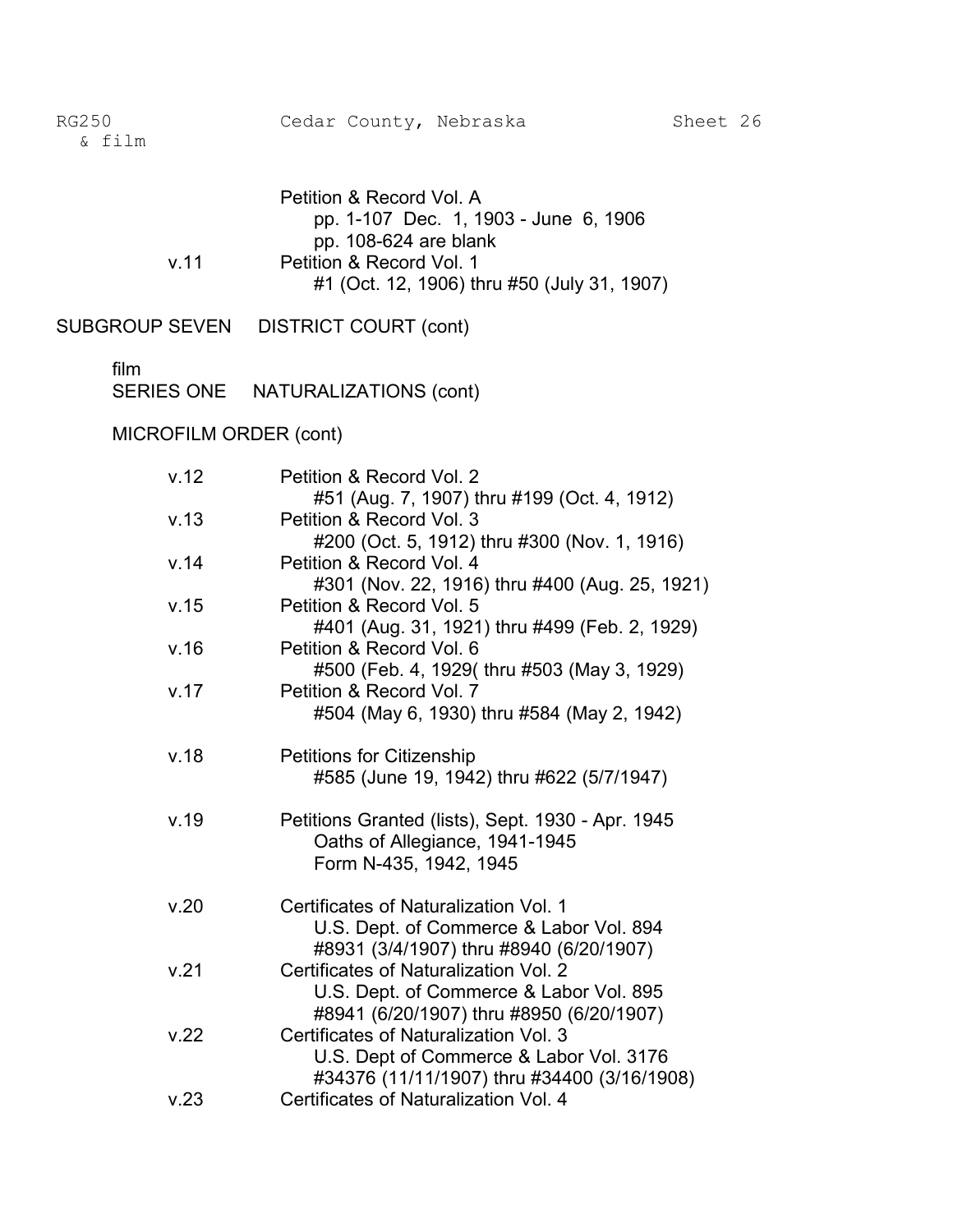| RG250<br>& film |      | Cedar County, Nebraska                |                                            | Sheet 27 |  |
|-----------------|------|---------------------------------------|--------------------------------------------|----------|--|
|                 |      |                                       | U.S. Dept of Commerce & Labor Vol. 3255    |          |  |
|                 |      |                                       | #36351 (3/16/1908) thru #36375 (11/9/1908) |          |  |
|                 | V.24 | Certificates of Naturalization Vol. 5 |                                            |          |  |
|                 |      |                                       | U.S. Dept of Commerce & Labor Vol. 3426    |          |  |
|                 |      |                                       | #40626 (11/9/1908) thru #40650 (11/8/1909) |          |  |
|                 | v.25 | Certificates of Naturalization Vol. 6 |                                            |          |  |
|                 |      |                                       | U.S. Dept of Commerce & Labor Vol. 3713    |          |  |
|                 |      |                                       | #47801 (11/8/1909) thru #47825 (3/14/1910) |          |  |
|                 | v.26 | Certificates of Naturalization Vol. 7 |                                            |          |  |
|                 |      |                                       | U.S. Dept of Commerce & Labor Vol. 7469    |          |  |

#168201 (3/13/1911) thru #168225 (3/4/1912)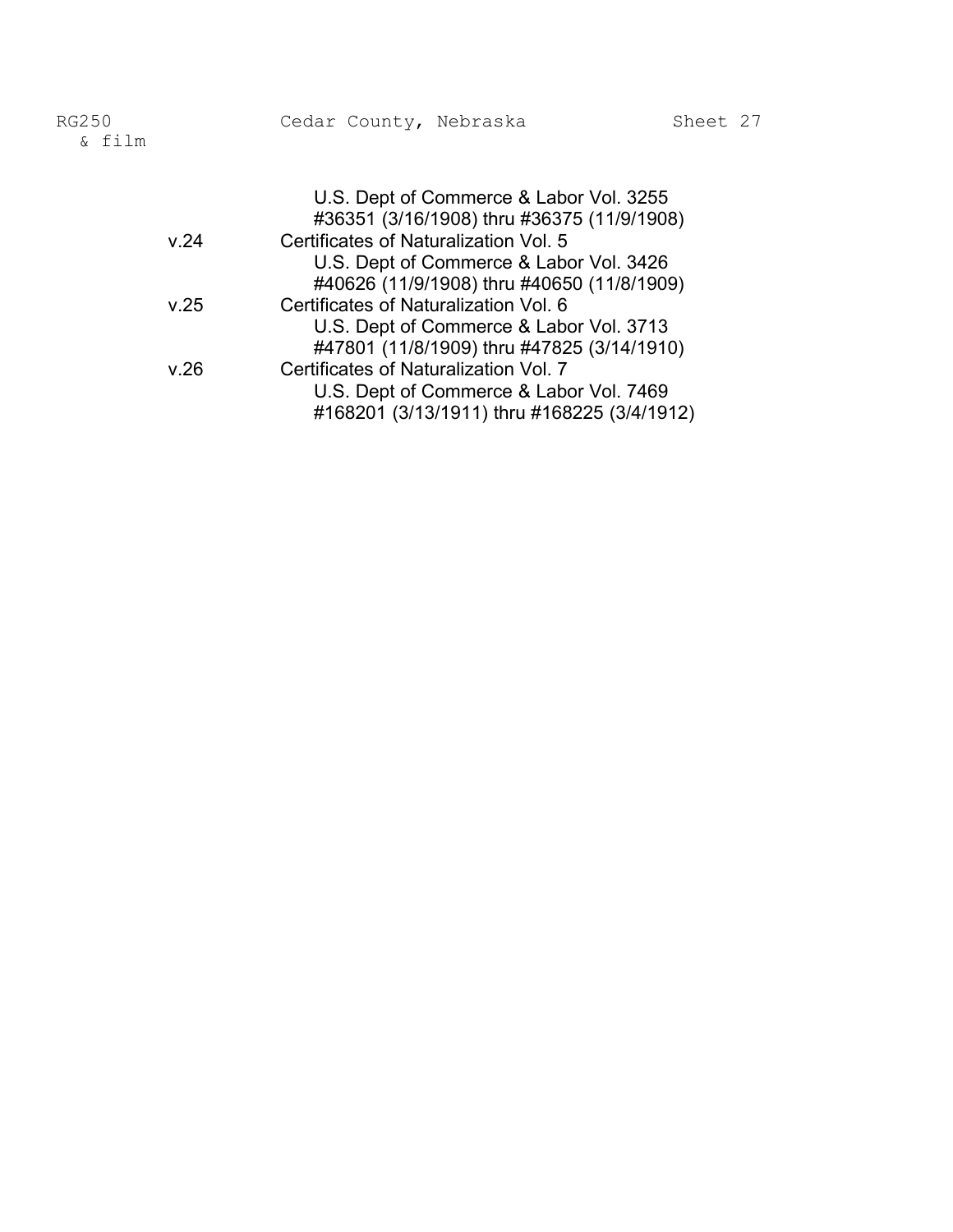& film �

## SUBGROUP SEVEN DISTRICT COURT (cont)

# film<br>SEF

| SERIES ONE | NATURALIZATIONS (cont) |  |
|------------|------------------------|--|
|------------|------------------------|--|

## MICROFILM ORDER (cont)

| V.27 | Certificates of Naturalization Vol. 8<br>U.S. Dept of Commerce & Labor Vol. 10536 |
|------|-----------------------------------------------------------------------------------|
|      | #289376 (3/4/1912) thru #289400 (9/8/1913)                                        |
| v.28 | Certificates of Naturalization Vol. 9                                             |
|      | U.S. Department of Labor vol. 13305                                               |
|      | #405101 (9/8/1913) thru 405125 (2/16/1914)                                        |
| v.29 | Certificates of Naturalization Vol. 10                                            |
|      | U.S. Department of Labor vol. 14297                                               |
|      | #449901 (2/6/1914) thru #449925 (11/8/1915)                                       |
| v.30 | Certificates of Naturalization Vol. 11                                            |
|      | U.S. Department of Labor vol. 15998                                               |
|      | #503926 (11/8/1915) thru #503950 (11/13/1916)                                     |
| v.31 | Certificates of Naturalization Vol. 12                                            |
|      | U.S. Department of Labor vol. 20802                                               |
|      | #732026 (11/13/1916) thru #732050 (12/1/1919)                                     |
| v.32 | Certificates of Naturalization Vol. 13                                            |
|      | U.S. Department of Labor vol. 31848                                               |
|      | #1253801 (12/1/1919) thru #1253825 (12/6/1920)                                    |
| v.33 | Certificates of Naturalization Vol. 14                                            |
|      | U.S. Department of Labor vol. 37545                                               |
|      | #1530201 (12/6/1920) thru #1530250 (12/4/1922)                                    |
| v.34 | Certificates of Naturalization Vol. 15                                            |
|      | U.S. Department of Labor vol. 42771                                               |
|      | #1767501 (12/4/1922) thru #1767525 (3/3/1924)                                     |
| v.35 | Certificates of Naturalization Vol. 16                                            |
|      | U.S. Department of Labor Vol. #50590                                              |
|      | #2126101 (12/1/1924) thru #2126125 (9/12/1927)                                    |

- NOTE: Certificates of Naturalization after 9/12/1927 are filed with the card index.
- NOTE: Existence of supplemental documents has been noted on index cards.

- - v.36 Supplemental Documents A-E
	- v.37 Supplemental Documents F-H
	- v.38 Supplemental Documents J-N
	- v.39 Supplemental Documents O-R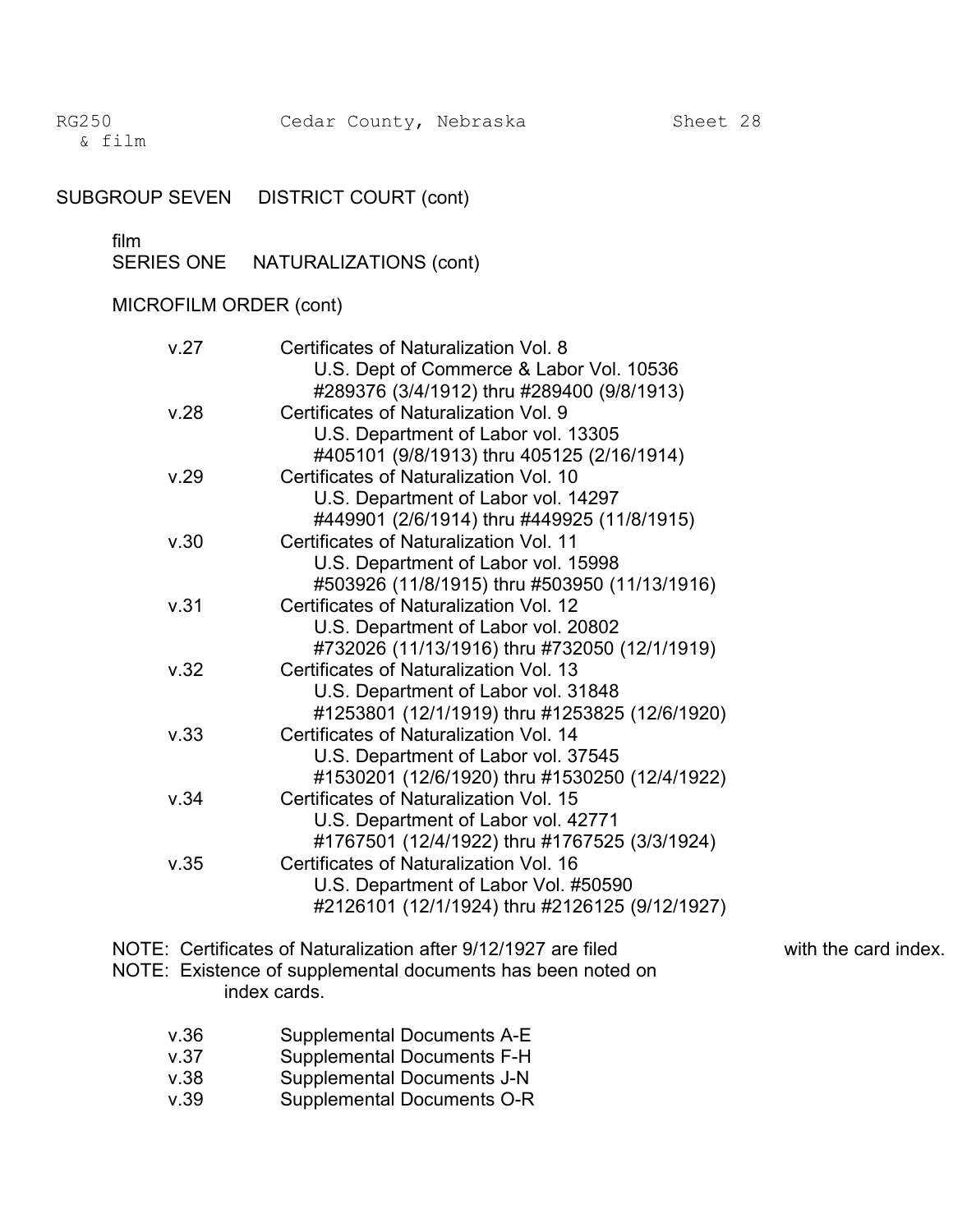| <b>RG250</b><br>& film          | Cedar County, Nebraska                                                                                                                                                                              | Sheet 29 |
|---------------------------------|-----------------------------------------------------------------------------------------------------------------------------------------------------------------------------------------------------|----------|
| v.40                            | <b>Supplemental Documents S-W</b>                                                                                                                                                                   |          |
| v.41                            | General Correspondence relating to petitions,<br>1909-1925 & not dated.                                                                                                                             |          |
| v.42<br><b>SUBGROUP SEVEM</b>   | General Correspondence - Administrative, 1926-1946<br><b>DISTRICT COURT</b>                                                                                                                         |          |
| film<br><b>SERIES ONE</b>       | NATURALIZATION RECORDS - MICROFILM RECORD                                                                                                                                                           | MP4121   |
| Roll 1A<br>16mm Diazo<br>#24845 | Card Index to Naturalizations "A", 1868-1947<br>Aagaard, Oage Christensen<br>thru                                                                                                                   |          |
|                                 | Card Index to Naturalizations "S", 1868-1947<br>Springer, Johan Diederich (11/9/1908)                                                                                                               |          |
| Roll 1B<br>16mm Diazo<br>#24846 | Card Index to Naturalizations "S" cont.<br>Stais, John August<br>thru                                                                                                                               |          |
|                                 | Card Index to Naturalizations "Z", 1868-1947<br>Zimmerman, Theodore                                                                                                                                 |          |
| Roll 2<br>750 shots<br>#24890   | Naturalization Record (v.1)<br>V.1 - First papers (index), p.1, 3/14/1868<br>thru<br>Naturalization Record (v.6)<br>V.9 - Declaration #687 (Sept. 30, 1949)                                         |          |
|                                 | NOTE: v.7 (Declarations), pp. 96 & 97, frame<br>#00657, missed in filming [#596, Joseph<br>Uther (1929) and #597 (Esther Gronlund,<br>(1929)], retaken and spliced to end of reel.                  |          |
| Roll 3<br>747 shots<br>#24896   | Naturalization Record (v.4)<br>V.10, Petition & Record, Index, p.1 (12/1/1903)<br>thru<br>Naturalization Record 9v.13)<br>Petition & Record (v.3), p.55<br>#255, Jens Peter Petersen, June 12, 1914 |          |
| Roll 4<br>786 shots<br>#24899   | Naturalization Record (v.13 cont.)<br>Petition & Record (v.3), p.56<br>#256, Jorgen Sorenson Haahr, June 13, 1914                                                                                   |          |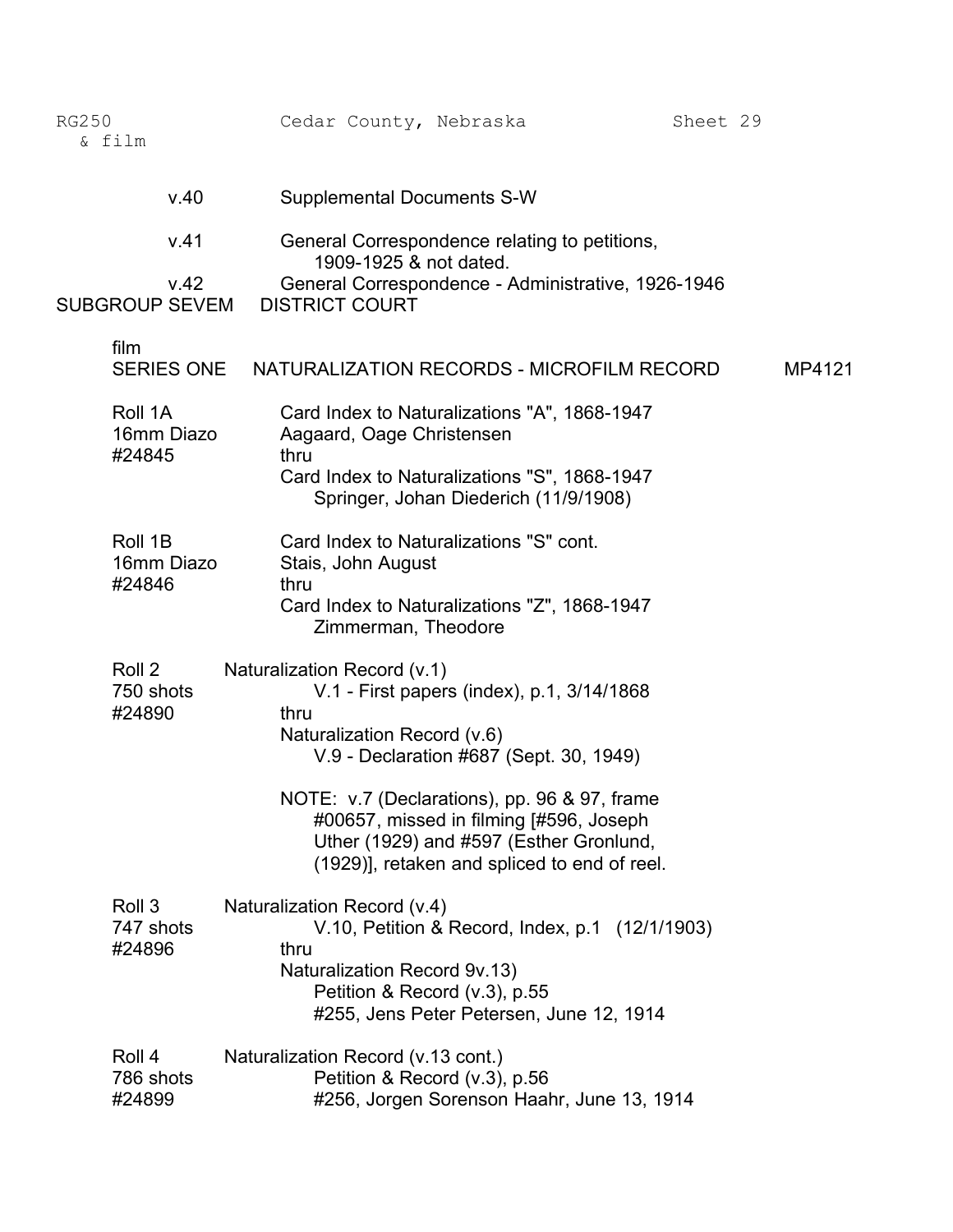& film �

thru Naturalization Record (v.17) Petition & Record (v.7) #535, David Emanuel Carlson, June 6, 1935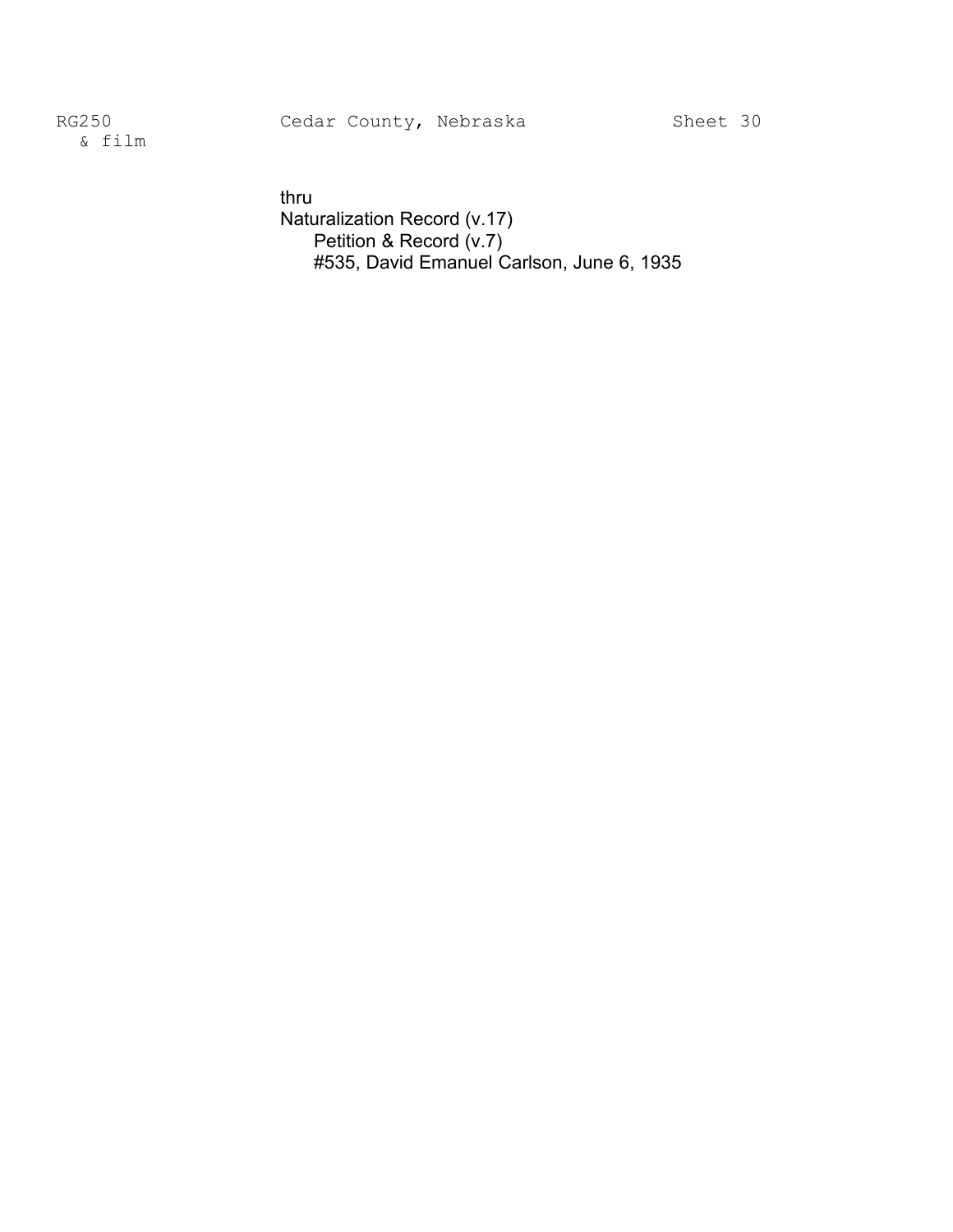SUBGROUP SEVEN DISTRICT COURT (cont)

film

SERIES ONE NATURALIZATIONS - MICROFILM RECORD MP4121

Roll 5 Naturalization Record (v.17 cont) 993 shots **Petition & Record (v.7 cont.)** #24,901 #536, Mary Froendt, June 4, 1936 thru Naturalization Record (v.42) Administrative Corres., 1946

SERIES TWO GENERAL INDEX AND COURT CALENDARS

No records exist for this series.

- SERIES THREE APPEARANCE DOCKETS, 1868-1941
	- Vols. 1-21 Appearance Dockets, 1868-1941
- SERIES FOUR COMPLETE RECORD, 1874-1941
	- Vols. 1-24 Complete Record, 1874-1941
- SERIES FIVE DAILY JOURNALS, 1872-1939
	- Vols. 1-11 Journals, 1872-1939

SERIES SIX JUDGEMENT & EXECUTION DOCKETS, 1872-1968

| Vols. 1-2 | Judgement Index, 1892-1968   |
|-----------|------------------------------|
| Vols, 3-5 | Judgement Dockets, 1872-1932 |
| Vols, 6-8 | Execution Docket, 1889-1949  |

SERIES SEVEN CASE FILES AND BILLS OF EXCEPTION, 1928-1977

Box 1 Bills of Exception, 1928-1977

SERIES EIGHT STATE TAX SUIT, 1905-1911

These records remain at the county courthouse